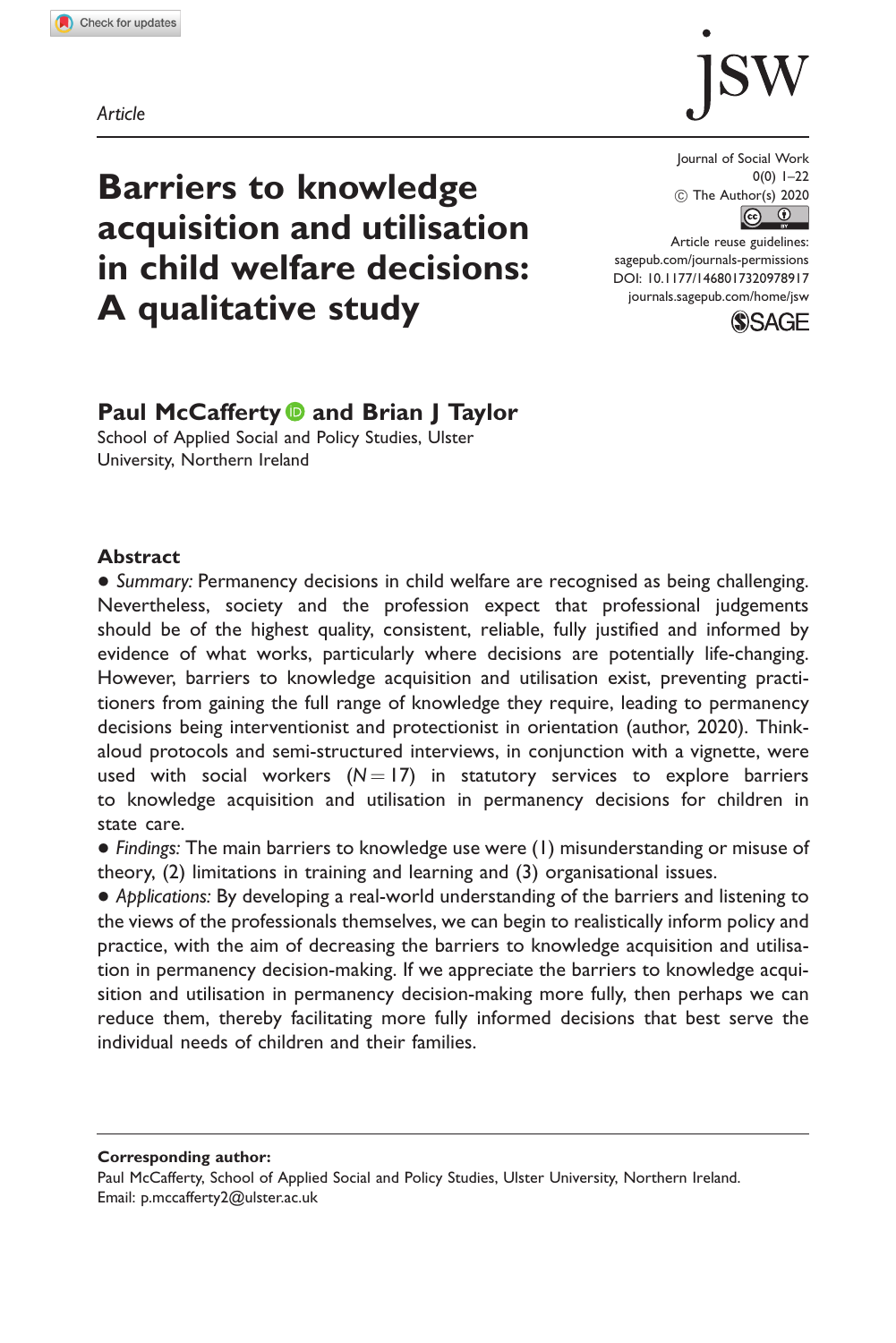#### Keywords

: Social work, assessment, decision-making, evidence-based practice, professional judgement, qualitative research, risk assessment

When making permanency decisions in child welfare, professionals are entrusted both ethically and legally with acting in children's best interests and deciding where and how those best interests are met (Bartoli & Dolan, 2014). Taking place within an interconnected set of complicated ethical, legal and policy contexts, these best interest decisions are recognised as being amongst the most inherently challenging and complex decisions a child welfare worker is likely to make. Inevitably, the innately complex nature of these decisions presents professionals with practical, philosophical and personal challenges, as they struggle to satisfy the oftencompeting demands, expectations, views and opinions of service users, other professionals and service systems such as the court (Spratt et al., 2015). As such, it is recognised that contemporary child protection social work is now, more than ever, practised within a progressively intricate milieu of rapid change and that practising social work in child welfare is now more multifaceted, complicated, diverse and challenging than at any time in its history.

There are numerous conceptualisations of human judgement and decision processes on which we can draw in order to understand social work decision-making in child welfare (Taylor, 2012a). Baumann et al. (2011, 2014), like Munro (2005) and Benbenishty et al. (2015), suggest that decision-making can only be understood by thoughtful consideration of its situated context. Decisions are taken within an agency background and culture, where a systemic context combines with the case decision made by staff and management of the agency. These include a range of micro- and macro-elements such as case, external, organisational and individual factors that combine in various ways to influence decisions and outcomes.

Decisions are also affected by the cognitive structure, the heuristics and schema held by the individual: the individual's attitudes, beliefs, values and knowledge (Eiser, 2001). Davidson-Arad and Benbenishty (2008) and Davidson-Arad et al. (2010) found that more positive attitudes towards removal contributed to more intrusive intervention decisions and higher risk assessments. There may be a tendency to base judgements of risk on attitudes rather than on knowledge-informed calculations, which may lead to inconsistencies in decisions in abuse cases (Brandon et al., 2009), leading to criticism when children at risk are not sufficiently protected (Munro, 2008; Platt, 2006a, 2006b; Reder & Duncan, 2004).

Described as intuitive, such decisions may be based on practice wisdom (O'Sullivan, 2011) and may be understood in terms of heuristic (or short-cut) models of decision-making (Brighton & Gigerenzer, 2012). When we make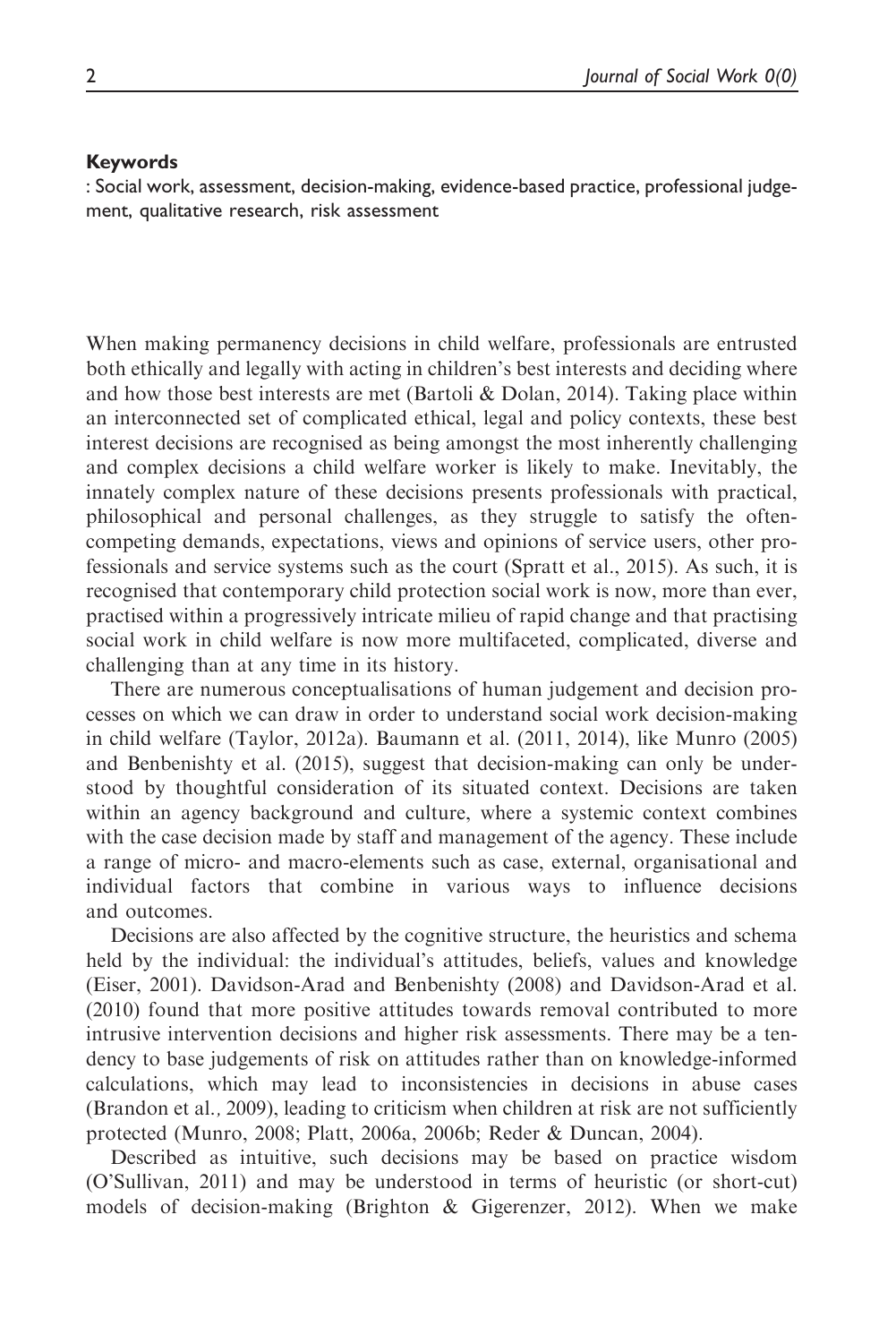heuristic decisions, Simon (1956) – seen as the founder of the notion of heuristic decision-making – argues that we select the first available option that is good enough in satisfying some minimum criterion. Described by Taylor (2017b) as a satisficing approach, we decide on a course of action that is good enough until more time etc. is available to think and act with more deliberation (Schooler & Hertwig, 2005). Of course, this intuitive way of deciding has been criticised for the inherent potential for bias (Whittaker, 2018).

For this reason, Sheldon and Macdonald (2010) espouse the case for using a more analytical approach. Analytic decision-making counts on rationality and the probability calculus to suggest how to best make decisions . Here, decision-makers heighten the expected utility value of their choices by putting time and effort into allowing for alternate actions, reflecting about potential consequences and choosing the option that looks most likely to satisfy their goals. To do so in the multifaceted world of social work, requires the use of analytical decision-making tools that assist the social worker to come to a more rationally calculated decision (McDermott et al., 2017; Shlonsky & Wagner, 2005). Munro (2008) and Shlonsky and Wagner (2005) postulate that analytical decision-making tools have the potential to expedite a more complete analysis of the obtainable options and their consequences. By acting and thinking analytically they argue, the decision-maker is better equipped to consider the case factors systematically and objectively.

Intuition cannot be totally disregarded, however. Social workers may still be required to use their moral reasoning to ascribe weights to the presenting variables, even though these may be disputed and indistinct (White & Stancombe, 2003). Accepting the practice reality – that some essential details about a case are challenging to establish clearly (Thompson & Dowding, 2009) and that a case may contain multiple imperfect indicators that are difficult to quantify (Hammond, 2000) – is the starting point for reconciling intuitive and analytical models of decision-making (Taylor, 2017). To this end, Shlonsky and Wagner (2005) propose combining intuitive (clinical) with analytic (actuarial) judgements in a single assessment tool, classifying risk factors identified by practitioners intuitively, which are then ordered and scored analytically. Referred to as Structured Decision-Making, Barlow et al. (2012) argue that such a process integrates objective evidence – gained through experience, research, theory, trials, service user knowledge, legislation and policy (O'Sullivan, 2011; Taylor et al., 2015) – with clinical expertise – and through which bias and inconsistency is reduced.

This sentiment is echoed in Northern Ireland (where this study took place) with the Department of Health Social Services and Public Safety Northern Ireland arguing that it is imperative that judgements are based on professional standards and values and are informed by knowledge. Professional knowledge then, argues the Department for Education (2015a, 2015b) and the Department of Health for Northern Ireland (2017), is a prerequisite for constructing professional judgements about actions to be taken and to intervene authoritatively to protect a child's welfare. More broadly, on this very point, Croisdale-Appleby (2014) and Sir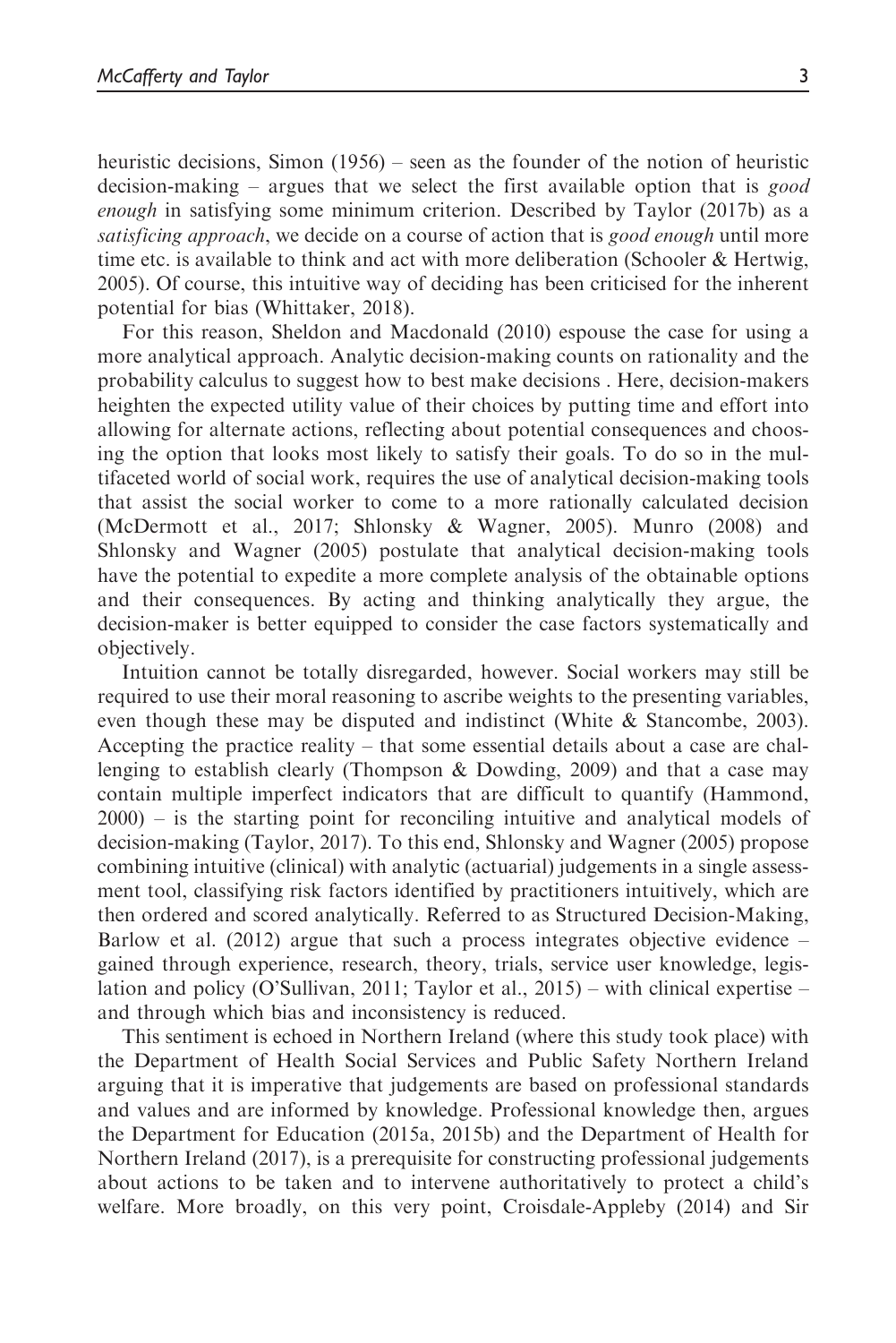Martin Narey (2014) in their separate reviews of social work education emphasise the universal need for social workers to understand and apply to their social work practice, the relevant principles, methods and knowledge of social work, in an attempt to further the understanding of social work through evidence gathering and through research.

Yet newer research by McCafferty (2020) questions the extent and depth to which knowledge is used in child welfare, and how much decisions – particularly permanency decisions – are informed by knowledge. McCafferty research findings suggest that rather than making permanency decisions that are wholly knowledgebased, that the reality is somewhat different. McCafferty's (2020) findings suggest that practitioners' use of knowledge to make permanency decisions is somewhat more limited, and not as fully evidence-informed as one might expect. Findings in this study suggest that when making permanency decisions, rather than making decisions using the widest range of evidence possible, that participants' decisions were largely restricted to using organisational and practitioner knowledge at the expense of research, theoretical and service user knowledge; sources of knowledge which Pawson (2003a, 2003b) argues are as equally important if one is attempting to make fully informed decisions.

Furthermore, McCafferty's (2020) research suggests that by using only two sources of knowledge, i.e. legislation and practitioner knowledge, that participants' decisions were considerably more interventionist and protectionist in orientation, favouring adoption and fostering over kinship or a return home. Although a smallscale study, this finding somewhat challenges the ideal notion of the knowledgeable practitioner making judgements that are based on professional standards and values and informed by knowledge of current research and literature. These circumstances, in which permanency decisions may not be fully informed, inevitably creates conditions of opacity in the decisions themselves. In such circumstances, the permanency decisions that are taken may not be wholly in line with policy, may contravene a child's human rights, go against the principles of social justice and could no-doubt be open to challenge and interpretation in formal decision-making fora such as court.

Not unaware of this inherent dichotomy and their bounded knowledge base, but simultaneously articulating the desire to be more knowledgeable, the participants in the study outlined certain barriers they encountered to knowledge acquisition and utilisation. This article explores this aspect of author's research in more depth, outlining the barriers that the participants themselves identified as impediments to their learning. By developing a real-world understanding of the barriers and listening to the views of the professionals themselves, we can begin to realistically inform policy and practice, with the aim of decreasing the barriers to knowledge acquisition and utilisation in permanency decision-making. If we appreciate the barriers to knowledge acquisition and utilisation in permanency decisionmaking more fully, then perhaps we can reduce them, thereby facilitating more fully informed decisions that best serve the individual needs of children and their families.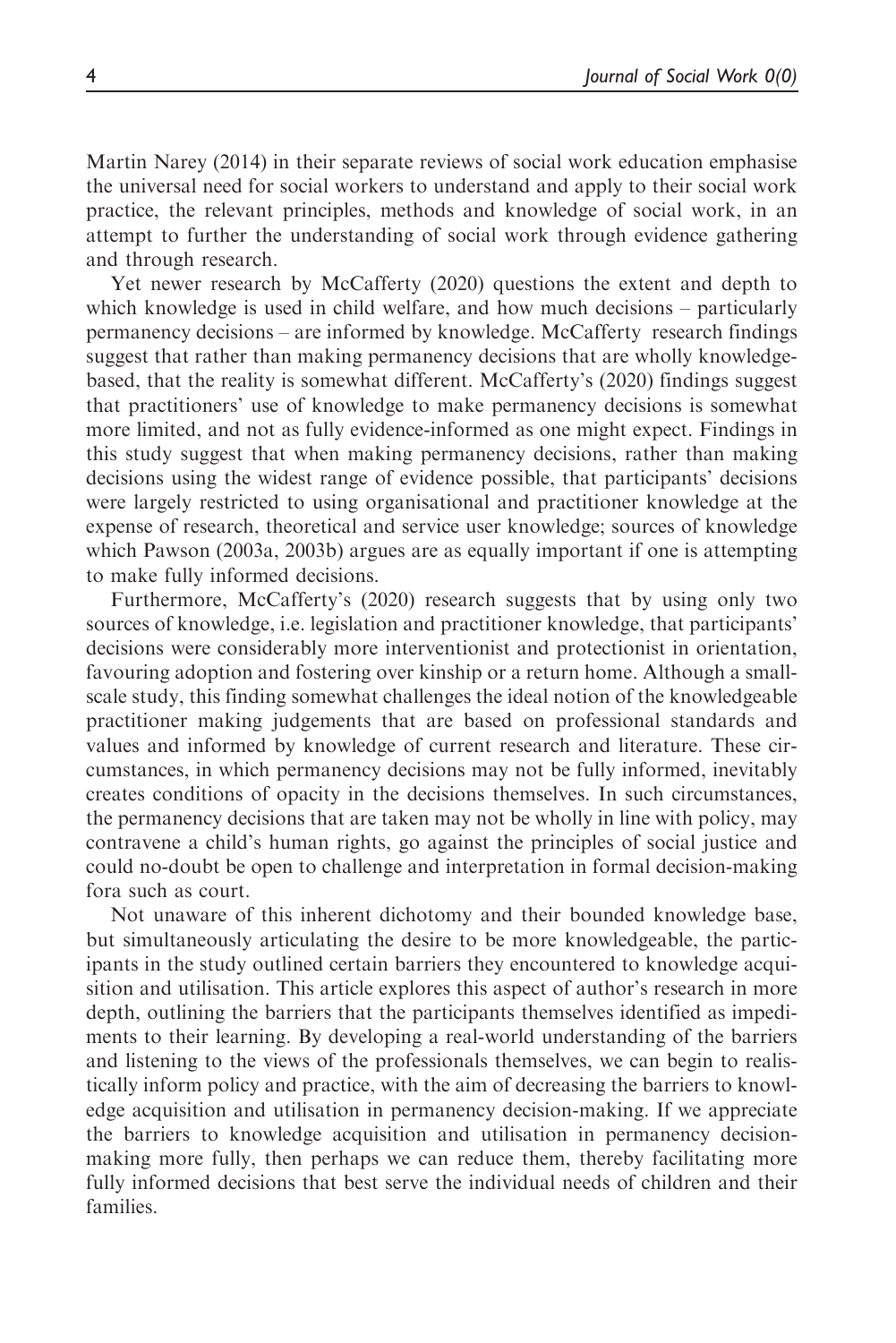The research question therefore is: What are the barriers to knowledge acquisition and utilisation in child welfare permanency decision-making?

The aim of the research is: To explore the barriers to knowledge acquisition and utilisation by social workers when making decisions about the permanent placement of children at risk of abuse.

The research objectives are:

- (i) To understand the perceived barriers to knowledge acquisition and utilisation when making permanency decisions.
- (ii) To make recommendations to inform personal, organisational and policy strategies to help decrease the barriers to knowledge acquisition and utilisation when making permanency decisions.

# Methodology

This study took place in Northern Ireland where social workers employed by publicly funded Health and Social Care Trusts undertake a wide range of duties in relation to child welfare including: receiving referrals; supporting families; taking contested cases to court; and provision of child and adolescent mental health services, family centre work, fostering and residential care (Taylor, 1999). Five Health and Social Care Trusts, organised geographically, provide a wide range of health and social care services for a population of about two million. The findings reported here were part of a wider study on knowledge use in child welfare decision-making (McCafferty, 2020)

## Design

Because the research was interested in understanding the personal views, interpretations of the phenomenon and attaining an in-depth awareness of the individualistic significance of participants' experience, a qualitative, and by extension, phenomenological-interpretivist approach was used. To collect the data, an indepth two-stage qualitative interview was used. In stage one, thinking-aloud protocols were used to explore the knowledge and the decisions that the participants used to make their decision. Thinking aloud as a research method has its roots in psychological research with Breuker and Wielinga (1987) being the earliest pioneers of the method. The thinking-aloud method is currently accepted as a useful method to gain rich verbal data about reasoning during a problem-solving task (Güss, 2018). Using thinking-aloud protocols, researchers can identify the information that is concentrated on during the problem-solving task and how far that information is used to facilitate problem resolution (Ben Malek et al., 2017). From this, inferences can be made about the reasoning processes that are used during the problem-solving task.

Thinking-aloud protocols are of value because, as Kumar (2017) and Zhang and Zhang (2020) points out, they enable the researcher to focus on the issues the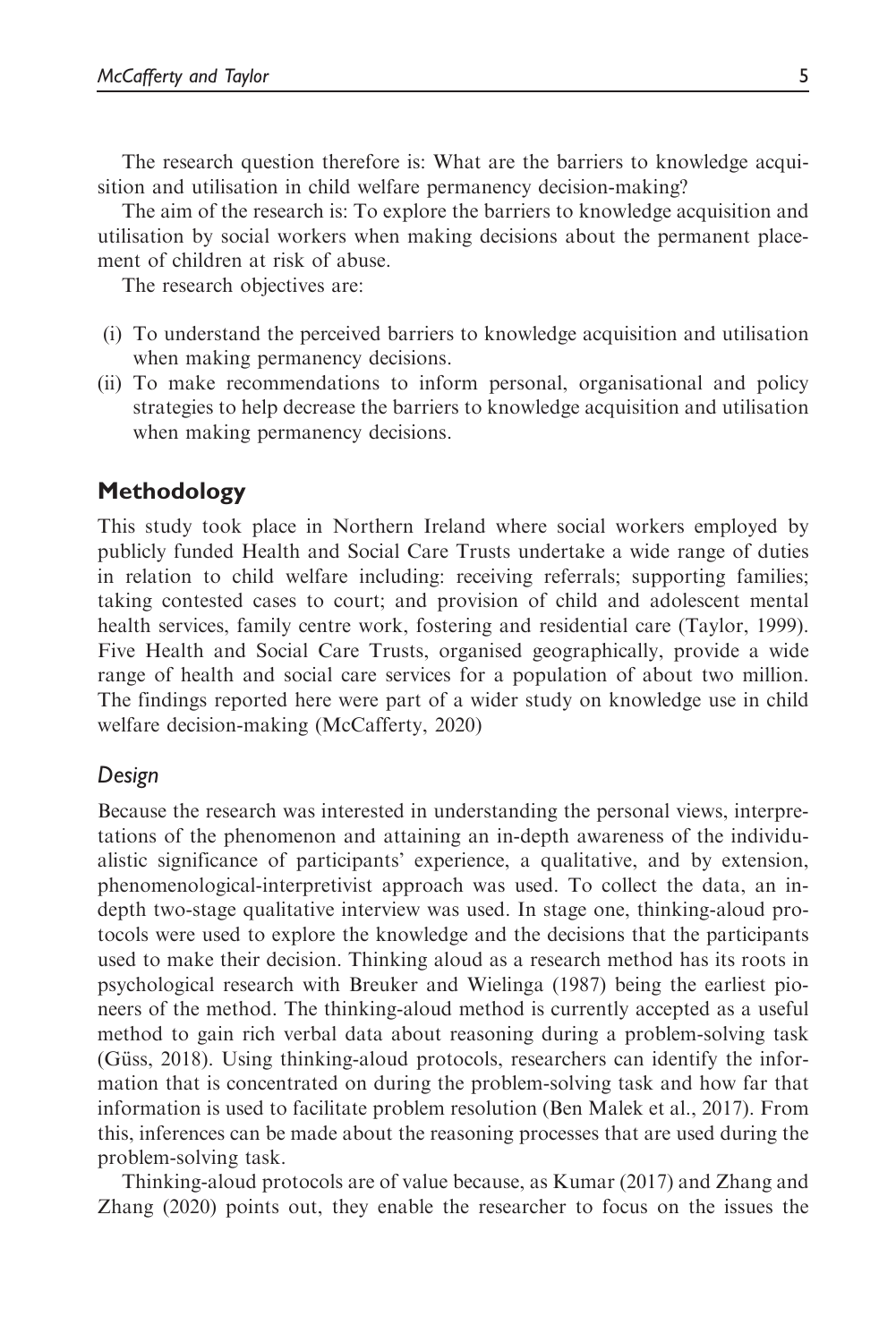participant has in relation to the problem under scrutiny – in this instance, the permanency decision that individual social workers made and the knowledge they used to make their decision. Additionally, this method is especially helpful as it allows the researcher to correlate the actions and statements of the participant which Patel et al. (2001) recognise as a strength of the method. Additionally, the thinking-aloud method is generally recognised as a major source of data on subjects' cognitive processes and are traditionally used to uncover the intricacies of a decision and discover data in relation to the knowledge used to inform their decision (Veenman et al., 2003). Using the thinking-aloud method enabled the researchers to get rapid, high quality, qualitative feedback, which Jungk et al. (2000) state is not obtainable with questionnaires.

However, there are limitations to the thinking-aloud protocol (Jääskeläinen, 2010). Mainly, it can tell us little of what is not conscious to participants or is challenging for them to verbalise due to extraneous factors such as stress or high cognitive overload (Earle, 2004), which participants can experience. According to Jääskeläinen (2010), only information that is actively processed in working memory can be verbalised. Since automatic processes dominate much of everyday life (Bargh & Ferguson, 2000), this is an important limitation. However, these limitations can be reduced if one uses other complimentary processes to support the thinking-aloud protocol (Jääskeläinen, 2010) which is why the researchers decided to use a semi-structured interview (discussed later) following the end of this stage.

## Procedure

A realistic vignette was created Taylor (2006a), using the opinions of expert social workers, outlining an archetypal case in which Claire, aged five, needed a permanency decision made. In the vignette, there are several possible decision outcomes, each of which presents risks as well as benefits Taylor (2020a). In line with local legislation, policy and services, participants were given five viable choices at the end of the vignette – none of which were so binary that they did not present their own unique challenges – requiring the social worker to have to think carefully about what option they would choose: (1) long term foster care, (2) kinship care, (3) adoption, (4) residential care and (5) return to parents. Participants were told:

Imagine that you are the social worker for Claire. You are required to do two things; (i) make a decision regarding the permanency arrangements for Claire and (ii), outline the knowledge you used to make that decision. Please keep talking out loud as you make your decision outlining the knowledge you use to decide.

When this stage finished, an in-depth qualitative semi-structured interview took place to follow up on points of interest that arose from the thinking-aloud protocol. The semi-structured interview therefore consisted of open-ended questions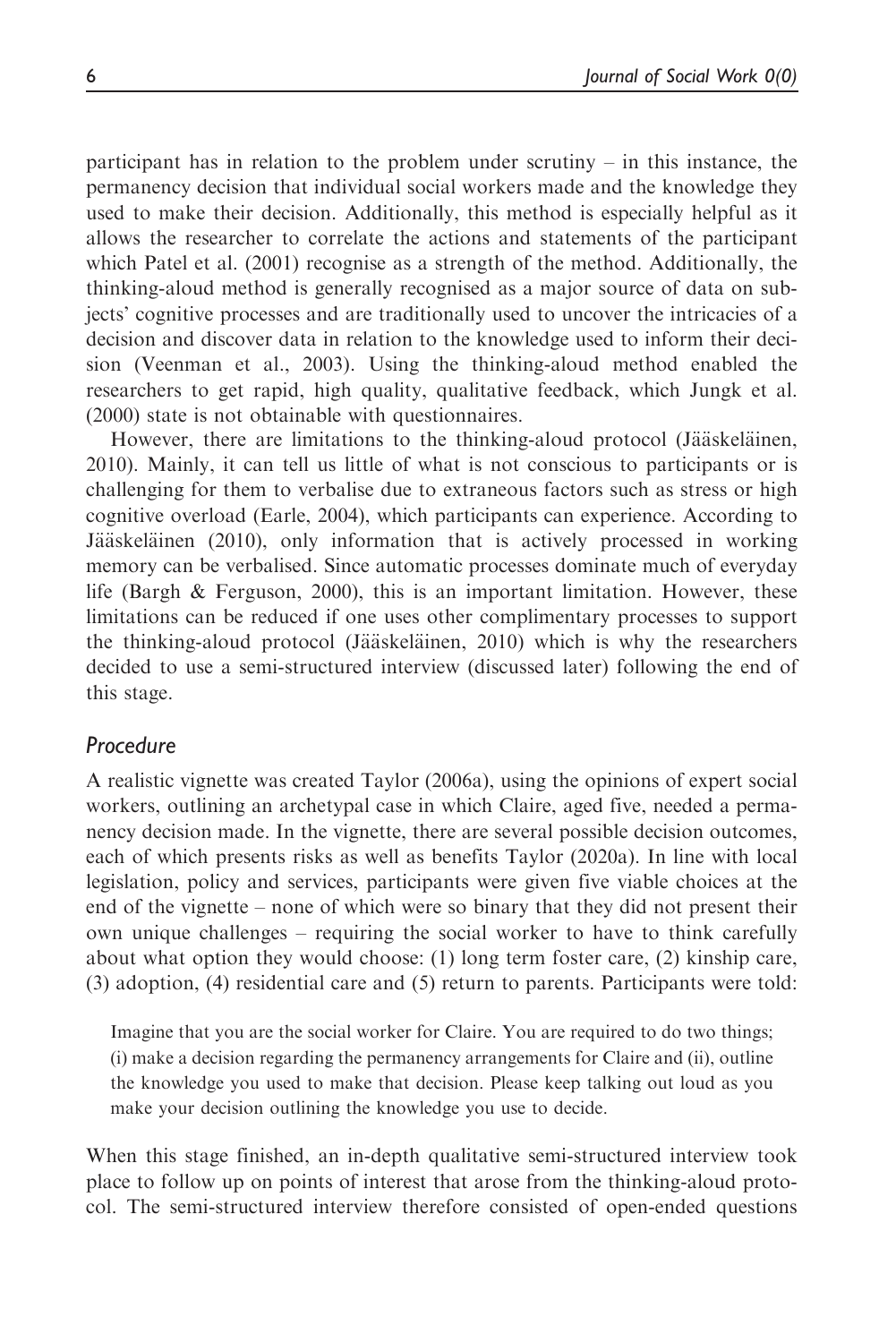which were based on the issues that arose during the thinking-aloud stage. Each interview was recorded and then transcribed.

# Sampling

Non-probability purposive sampling was used to recruit information-rich, experienced social workers. Inclusion criteria were that respondents must be:

- a child protection social work practitioner or manager who has experience making decisions regarding permanency arrangements for a child in state care;
- that they work within the statutory Health and Social Care Trust child welfare team and have the statutory authority to make judgements and court recommendations about children in state care.

Preceding the interviews taking place, it was decided that as many candidates as necessary would be interviewed, using the principle of data saturation discussed by O'Reilly and Parker (2012), to decide when to stop interviewing. It was also agreed that to ensure the objectivity of this decision, thereby reducing any potential criticism of subjectivity, that a joint decision would be made between the researchers to agree when saturation had been established and thus collectively decide when to stop interviewing. Guest et al. (2006) helpfully estimate that data saturation is typically realised when there is enough information to replicate the study, when the ability to obtain additional new data has been attained and when further coding is no longer feasible. Numerically, Fusch and Ness (2015) hypothesise that saturation typically occurs between 15 and 20 interviews and indeed this was the case with saturation occurring at 17 interviews.

# Method of analysis

To analyse the typed data, it was transferred into NVivo 11 to complete a thematic analysis using Guest et al. (2012) three stage framework as:

Stage 1

- Become familiar with the data.
- Generate initial codes.
- Search the codes.
- Probe for themes within the codes.
- Review the themes.
- Define and name the themes.

Stage 2

• Display the data.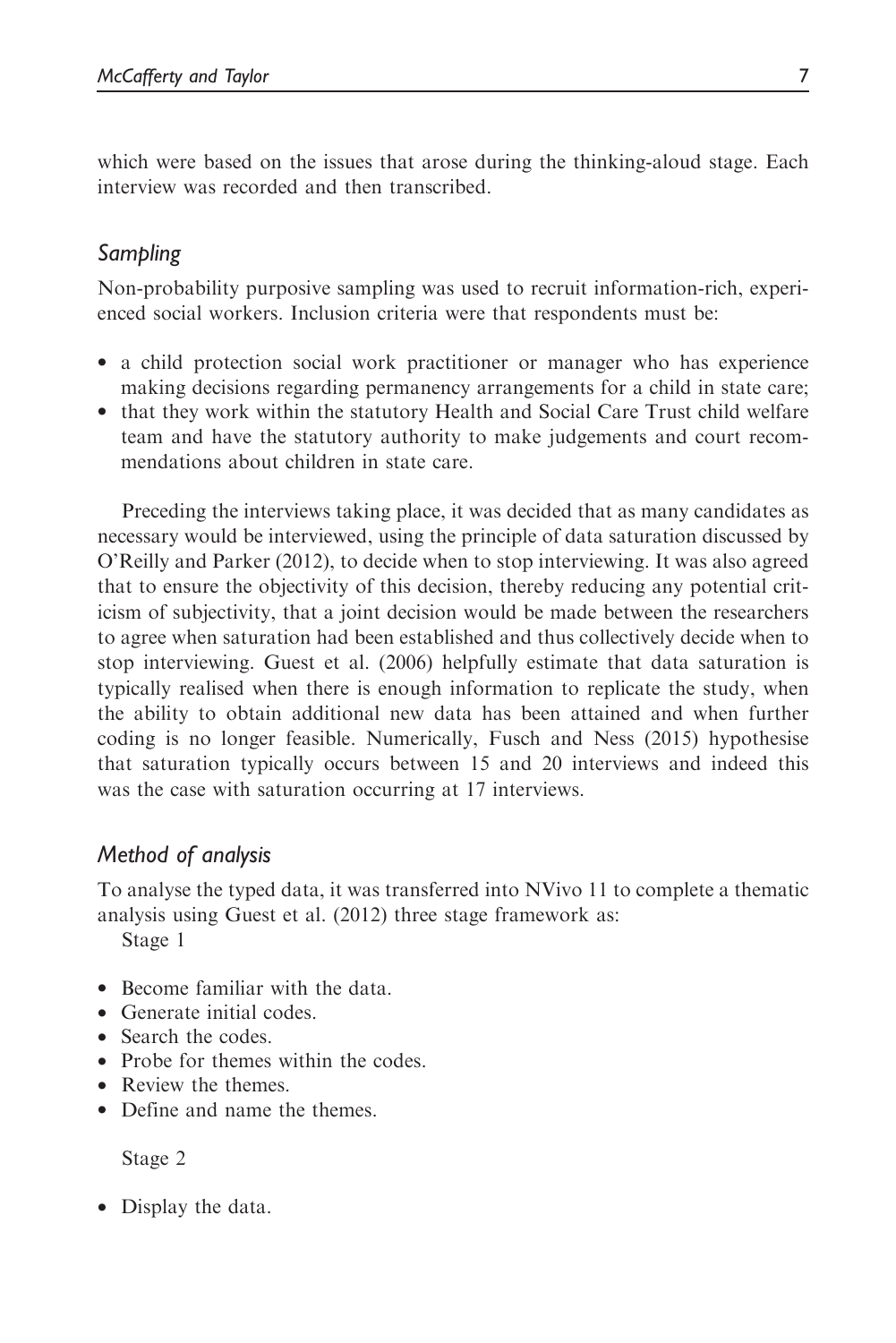Stage 3

• Draw and verify conclusions.

#### Rigour

To enhance the rigour of the study, the researchers conducted a pilot study first with two participants (not included in the final study) which Flick (2015), Bazeley (2013) and Rubin and Babbie (2016) argue is an essential component of recognising and correcting deficiencies, helping the researchers develop and refine the research protocols and processes. Here, the methodology, sampling, instruments and analysis were tested for their adequacy and appropriateness. As a result of piloting, the vignette was further refined to add in more details about the foster carers. Additionally, piloting helped to establish whether the sampling frame and technique were effective, and it identified logistical problems that were corrected. Piloting likewise helped develop the research plan. For example, the pilot helped the researchers further understand the variability of conceptual meanings attached to the perceptions of key notions such as the term 'knowledge'. Themes that were initially identified by the researchers separately were then confirmed jointly to approve their accuracy, thus satisfying the need for objectivity and precision.

## **Results**

Respondents all had experience of making permanency decisions in relation to children in state care. Experience ranged from 1 to 19 years, with a mean of six years. Seven participants had 1–4 years' experience, eight had 5–9 years' experience, one had 10–14 years' experience and one had 15–19 years' experience. Eleven staff were at (professional) social work grade, one at senior practitioner grade and five social workers were managers. Eleven were female and six male. Eleven had partially or completely attained a Post-Qualifying Award in Social Work. Sixteen participants had attended in-service training within the past year.

The use of knowledge to make permanency decisions was the primary objective of the overall research project. Findings on this are reported elsewhere suggesting that the use of knowledge to make decisions was somewhat restricted. This finding was not lost on the participants during the research. As the interviews progressed, participants began to express a certain frustration at their lack of knowledge to inform their permanency decision, feeling that:

...social workers [are] having conflicts with themselves because we maybe don't get the opportunities in training to look at the research ...We need to be more evidencebased. (participant 8)

This led to an in-depth dialog with the participants, during which they elaborated further on what to them were substantial barriers that impeded their knowledge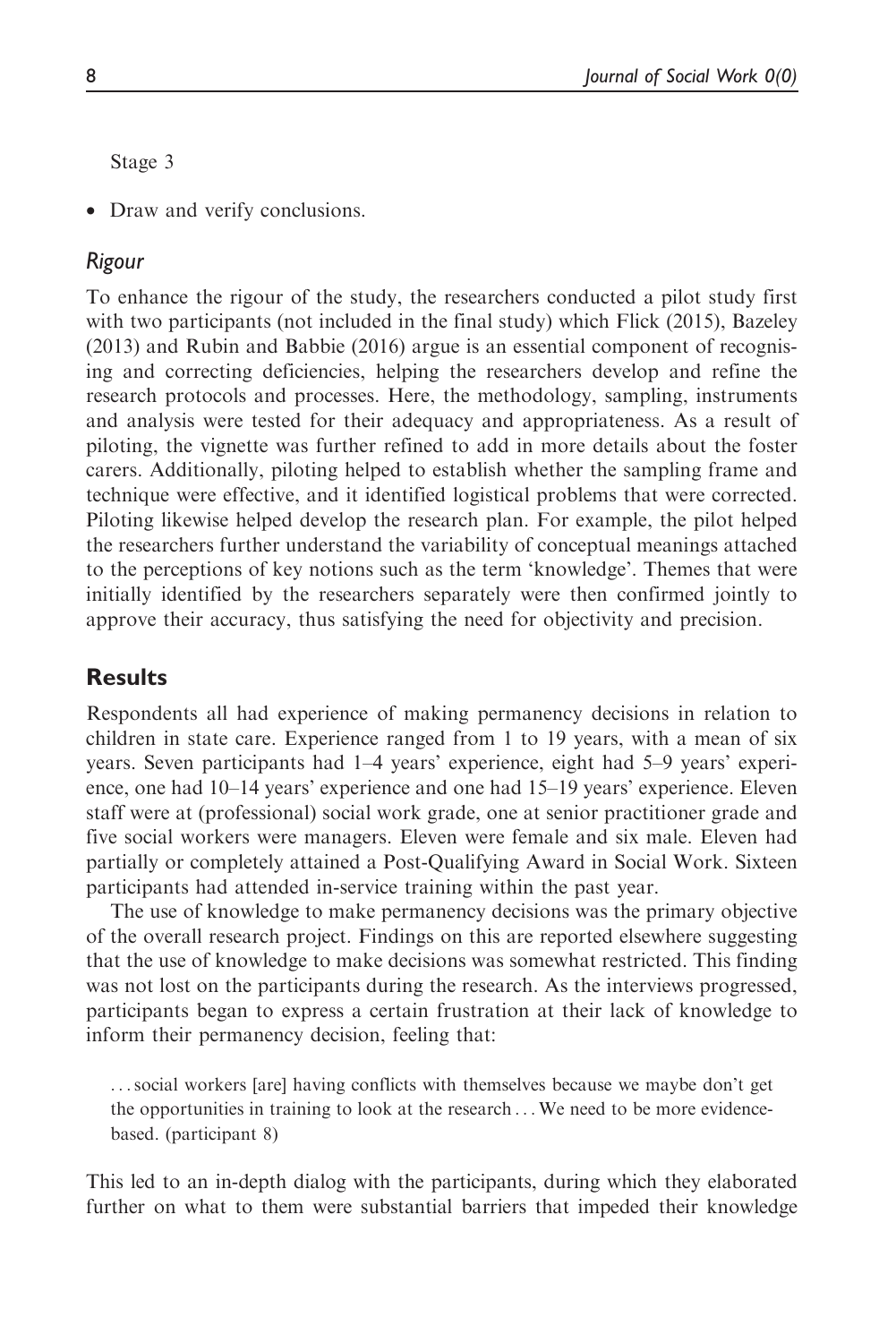acquisition and utilisation. This paper explores the results of this aspect of the research findings, which when analysed resulted in the identification of three themes. These were (i) ability and confidence in using theory and research, (ii) training and learning and (iii) organisational issues. These themes are explicated further here.

## Ability and confidence in using theory and research

All respondents said that they used research to inform their practice, although they found it difficult to provide specific examples of this. Several respondents mentioned the term *attachment* although only four described deliberate and purposeful use of this theory clearly. Systems theory was also mentioned by several respondents, although its application was less clear. The use of knowledge within the decision was unclear, not least because *attachment* was used as a primary rationale for diverse judgements on the best plan of care in the case vignette. For example, the need for security and stability was used to justify both adoption and fostering options:

...there is a mixture of everything in there, but it is not something I would constantly go and say, 'while using this theory and thinking of the research in this way it has made me decide that... ' it is in there somewhere. You can't quite say what it is, but it is your experience of doing it. Other than systems or attachment theory - they would be the ones that come to my mind that would be helpful to the family, but...I can't think of any more. (participant 15)

Participants were apprehensive about citing and using theory and research, lest their lack of knowledge be found wanting in professional fora. Participants were particularly anxious about putting research or theory into court reports to support their permanency decisions. They feared that if cross examined by legal professionals with more knowledge than they, that they would feel intimidated and incapable of responding:

...there is always that niggling doubt, that if you were to use research or a theory and were ...to put that in a court report, that someone else could discredit that by maybe having a counter piece of research that you are not aware of and that can be intimidating ... (participant 5)

Because of their lack of confidence with knowing theory and research to support their judgement, respondents reverted to using legal knowledge, which seemed almost like their default position. Participants felt on solid ground with this type of knowledge, confident in their ability to cite and apply the legislation to defend their decisions:

... So, what we tend to do ... is stick to what you know, and what is there in clear black and white, and to me, that is the law. (participant 11)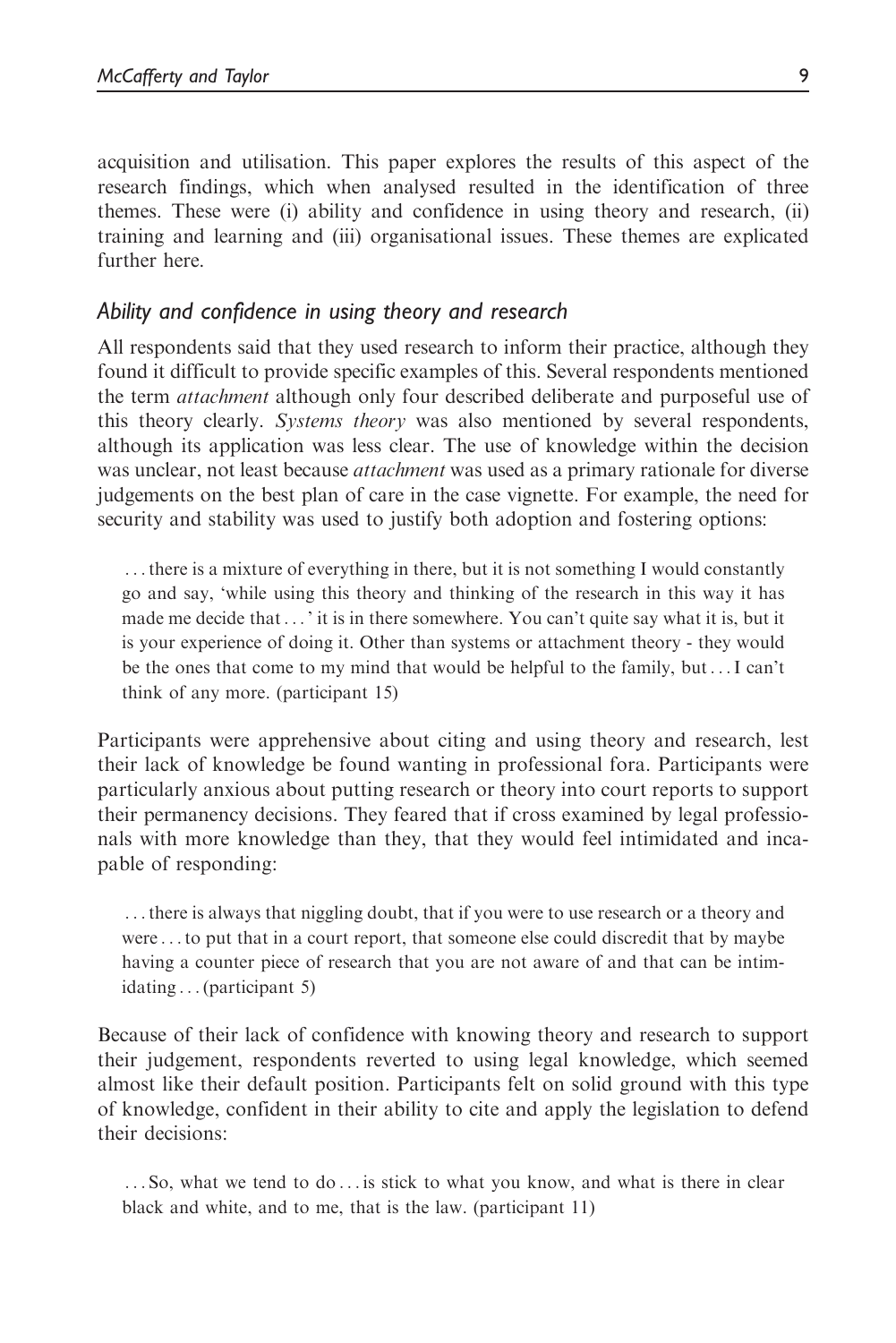# Training and learning

Access to the appropriate training was cited as a barrier. Participants expressed the view that the training they received seemed perfunctory and did not necessarily meet their specific training needs. More precisely, participants expressed the view that they didn't receive enough training on how to make permanency decisions in the first place, therefore they lacked knowledge about decision-making models, processes and tools:

...sometimes the training is a wee bit tick boxy ... what training do we really get on making decisions?...(participant 5)

Despite all working specifically in the area of permanency, these participants felt they didn't get enough training on the issue of permanency itself, and that permanency training that was offered was open only to a limited number of people due to cost.

...I don't know if we get enough training about permanency. The only training that I have had about permanency would be through [name of specialist organisation], which isn't open to everyone because it has to be paid for. (participant 5)

However, there were also admissions that they may not be as proactive as they could in seeking out the relevant training in the first place:

...Maybe it is a confidence thing. I am qualified a year and a half, and I have never gone into any training that covers specific child theories. There could well be that type of training, but I have never done it. (participant 14)

Participants expressed the fatalistic view that there appeared to be an organisational and managerial expectation that they *just get on with the job*. As a natural consequence, participants accepted that not everything was going to be seamless in their knowledge acquisition. In this sense, they just had to *get on with things*, accepting that they weren't going to get enough time to read, that caseloads were going to be too high, that there was too much paper work and that perhaps not all training on offer was of the appropriate type. Consequently, one just had to manage, and persevere:

... You just get your head down and just get on with the job. In the likes of family and childcare you are thrown into the deep end in the sense of, you're out there, and you are just expected to get on with it. (participant 17)

## Organisational issues

Participants felt that their time to read, carry out research, learn new knowledge, reflect on evidence and internalise research findings was restricted due to the large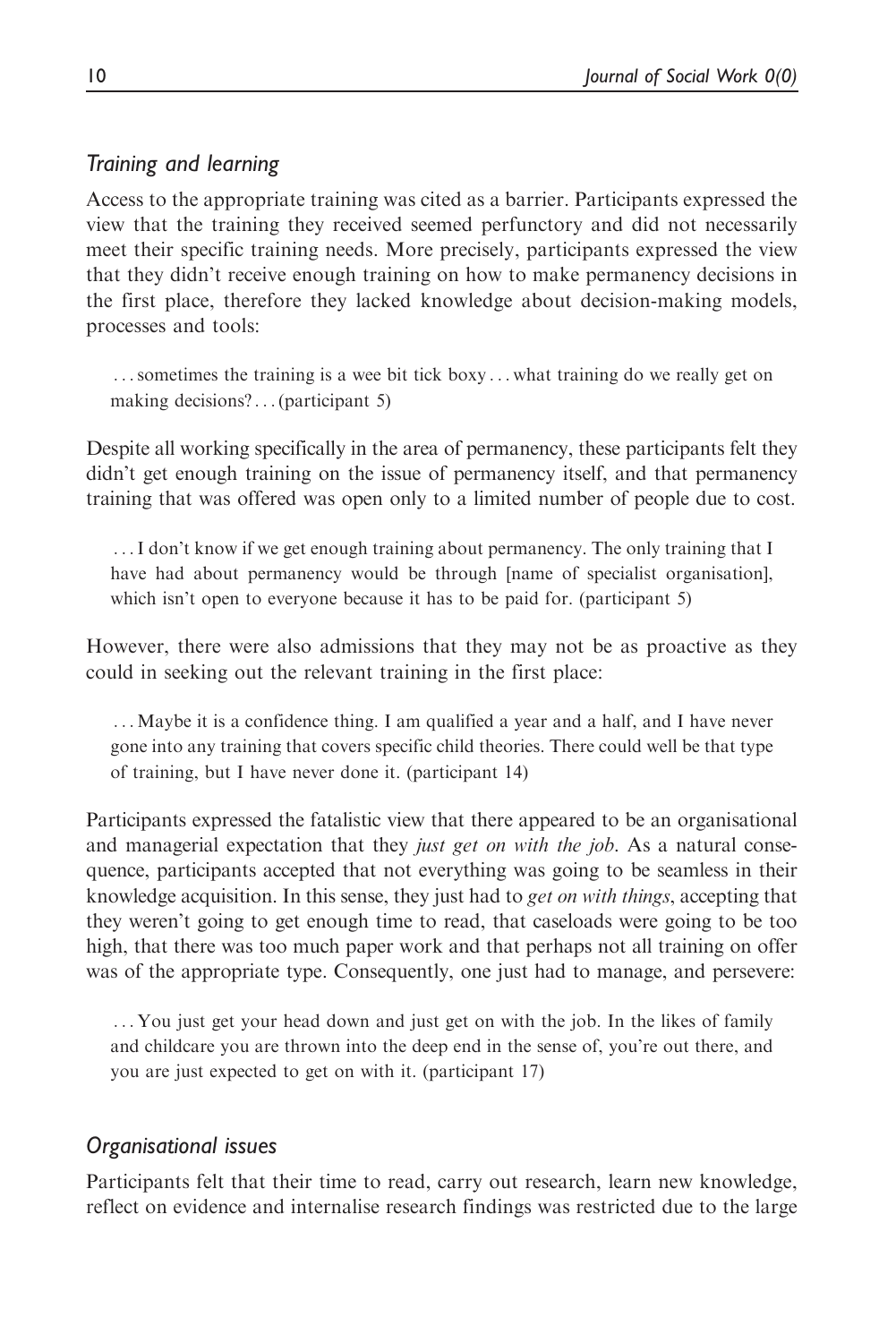caseloads they carried. Participants expressed frustration that they were already working over their contracted working hours dealing with case issues. They expressed apprehension that not only were their caseloads becoming unmanageable in terms of quantity, but that the level of complexity was also increasing. As a result of trying to cope with these challenges they were spending more time managing their caseload, feeling that they had to be always available to the children and families with these complex needs. Participants expressed frustration that when they did show enterprise, and were willing to undertake post-qualifying training, that there was an expectation that they do a substantial amount of it in their own time. Unsurprisingly they were reluctant to do so given that they were already working long hours. To undertake post-qualifying training, they felt would require even more hours engaged in work related activities, possibly at the expense of their family lives:

... One of the biggest barriers is we have to do it [reading] in our own time, because we don't have time in work. I'm just about to start a course at university but I've been told clearly that I will not get the time from work to do it  $-1$ 'll have to do all the work myself and all in my own time. That makes it hard to do courses and look up research papers. It's difficult. You're not just working 9-5 you're working past that, so people are already giving more than what they are paid for. They have families, they have lives and then to give more in the evenings, at the weekends, is difficult...(participant 13)

Participants not only felt that they didn't have adequate time generally, but that they didn't get enough time to research each discrete factor affecting cases. More specifically, they recognised that each separate case was unique and required a tailored intervention, but that they couldn't afford the time to read the research or attend the training that might conceivably aid them in providing personalised responses:

... it sounds a bad excuse, but if you are sitting with a caseload and your jumping from one case to another case ...there is very little time where ... you can commit to one full case. You don't have that time to sit down and research it. (participant 10)

... because the procedure and level of working - even in terms of paper work and form filling and meetings, because all that needs to take place. How do you get the time to set aside ... for evidencing? (participant 9)

This refrain was consistent through the research. Completing paper work took up a sizable amount of time, decreasing the time they had to acquire knowledge pertinent to their individual cases. However, participants did not begrudge having to do paper work. In fact, they saw this characteristic of their work as a critical element to their safeguarding role. What they did feel, however, was that each case (justifiably) required substantial paper work, but because they had too many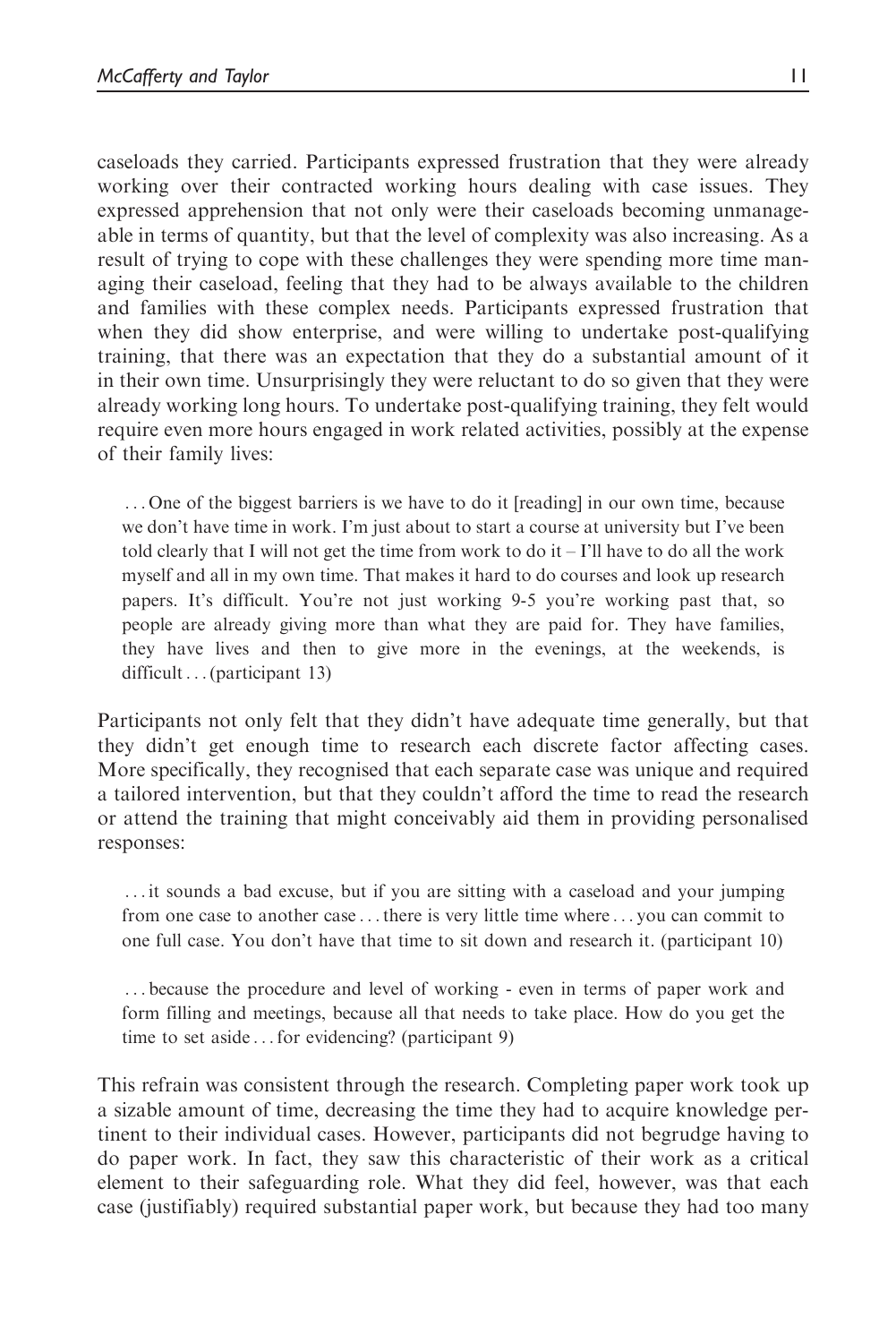cases in the first place, that the time required to do the paper work encroached significantly into their time to acquire new knowledge.

# **Discussion**

As each participant 'thought-aloud,' and were interviewed, they became increasingly aware of the inconsistencies, variability and lack of depth to some of their responses. Participants accepted that having a partially restricted and somewhat insufficient knowledge base, frustrated both their aptitude and aspiration to make fully informed decisions. They sought to explicate the reasons for this, citing the fact that barriers existed, preventing them from having a well-rounded knowledge base. The findings indicate the relevance to social work of wider cultural changes, with Karvinen-Niinikoski (2005) stating 'The very essence of expertise within a rapidly transforming society tends to be the capability of continuously expanding one's current competencies' (p. 10).

## Ability and confidence in using theory and research

Lack of confidence in their ability to use theory appropriately was identified as a key barrier to using knowledge. This study provides some evidence for the discussion in the literature about the challenges in identifying and using research knowledge (Beddoe, 2011; Taylor et al., 2015). Social workers are increasingly being required to make decisions based on evidence, effectiveness and to demonstrate quality of care outcomes (Taylor, 2020c; Taylor & Campbell, 2011). To achieve this requires social workers to engage more proactively with evidence gathering activities and be able to decipher research findings and apply them to their practice (including management, training and regulatory) contexts (Alvesson  $\&$  Sköldberg, 2018). The findings of this study confirm the discourse about lack of confidence amongst social workers in using theory (Beddoe, 2011; Bolin et al., 2012).

Participants were particularly apprehensive in using theory in official reports, such as those for court, or when being cross examined. Participants also acknowledged that they were apprehensive using theory and research to support their arguments lest their familiarity with the material be found wanting if another professional, such as a legal professional, challenged them or posed counter research to disprove their case in court. These reservations about the use of theory and research resulted in participants avoiding using theory or research in their permanency reports. As a result of their trepidation in this area, participants stated that they tended to revert to using knowledge that they were comfortable and confident using, which in this instance tended to be their knowledge of the law and their own personal practice wisdom. This issue needs to be addressed on a profession-wide and organisational level. The individual practitioner should not be expected to create the whole of the evidential argument 'from scratch'. Their task should be to apply some consolidated, accepted review of best evidence Mc Elhinney et al. (2019) to the circumstances of the case at hand.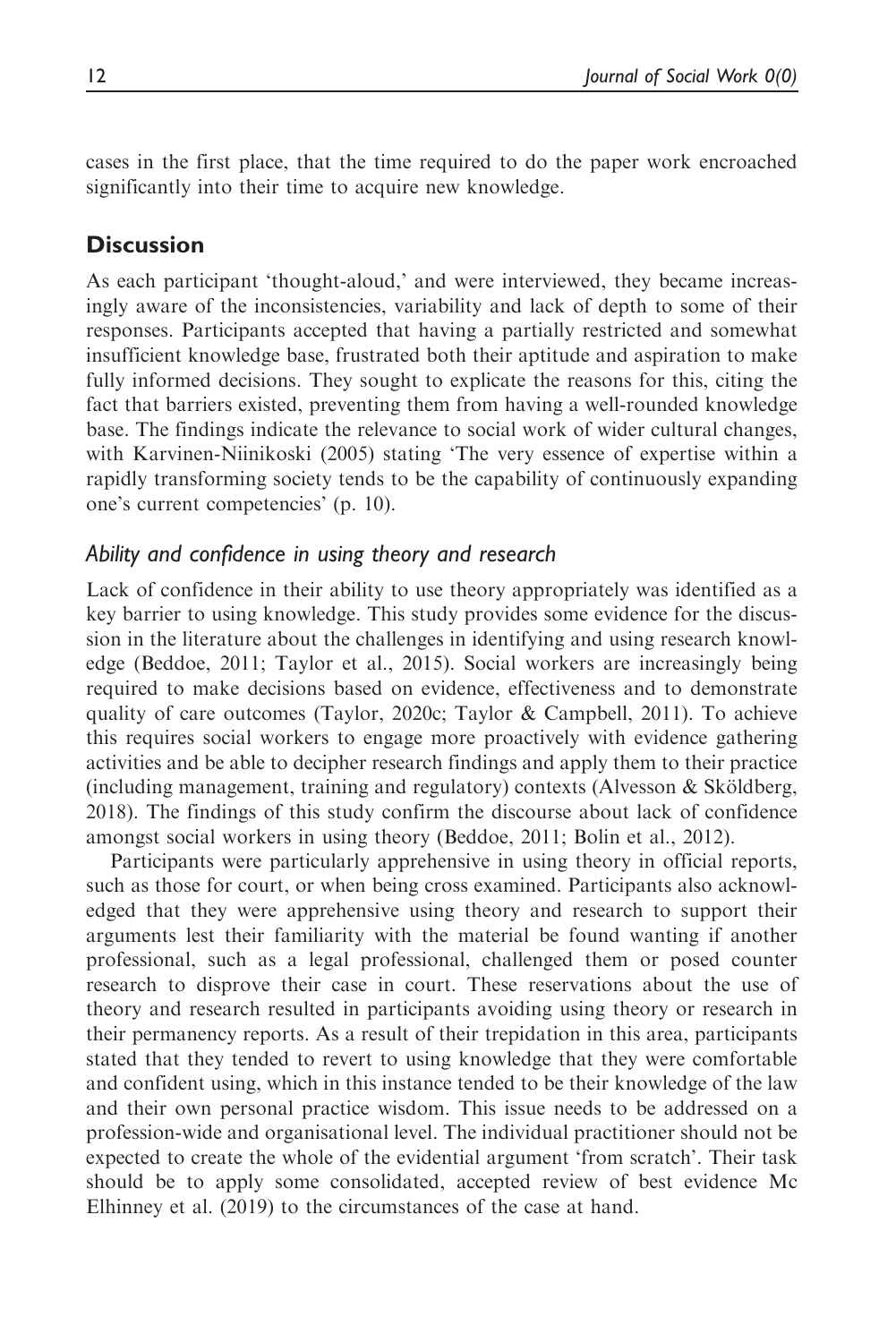An interesting finding was that social workers need clearer, evidence-based guidance and teaching on the parameters within which particular theories are applicable if these are to be used effectively in decision-making (Ghanem et al., 2019). Stepney and Thompson (2020) argue that applying theory to practice is generally challenging and that practitioners struggle to do so in the overcrowded theoretical landscape. In this congested space, instead of developing well-thoughtout, theoretically adroit decisions, practitioners may develop generalist practice knowledge insufficiently adapted to in-depth analysis. An example of the problematic nature of the generalist approach here is the use of attachment theory by some participants to make the permanency decision. Attachment theory, commonly recognised as a popular and relevant theory when making permanency decisions may have been accurate, depending on what aspects of the vignette were foregrounded by participants. However, when applied, different permanency decisions were made. Practitioners, lacking confidence and appropriate training in applying theories opt for what Stepney and Thompson (2020) call the 'kitchen sink approach', which can lead to over-simplistic and variable solutions being offered and an over-reliance on procedure.

As a corollary to this point, it is important that practitioners are enabled to understand how theory and research differ and the different ways in which both can help inform decisions. This would require a rebalancing from the focus on *off*the-shelf general theories, to a more focused use of specific theories that properly inform the decision-maker. Research has its place here, helping give a more nuanced understanding of risk, efficacy of interventions and the likely outcomes of the decisions, ultimately providing evidence of what works.

A nuanced understanding of human feelings, cognition and behaviour is required therefore to apply theories accurately and thoughtfully. The study raises challenges for social work training in terms of whether theory is taught in such a way that it can be too readily misunderstood in terms of its parameters. If the possible interpretations of a theory – as taught – are too varied, then social workers will not be in a good position to appraise appropriate application. Learning to identify the most relevant information when deciding is a sign of an 'expert' decision-maker (Gaeth & Shanteau, 2000); professionals need to be supported in this task through appropriate syntheses of best evidence on key topics.

The limited range of knowledge mentioned by respondents does not reflect the extensive and wide-ranging knowledge base taught on the local social work courses where the vast majority (and probably all) respondents trained. This suggests a limitation in connecting insights and concepts (Hothersall, 2018; Taylor, 2006a, 2006b). In order to enable social workers to make effective use of knowledge, we need to know more about how the professional perceives the knowledge base (Taylor, 2017) and decides how to select and use knowledge in a decision situation (Søbjerg et al., 2020; Taylor, 2012a, 2012b). The study findings are somewhat disheartening in terms of the limited explicit use of knowledge to inform practice. However, we must not lose sight of the importance of internalised learning which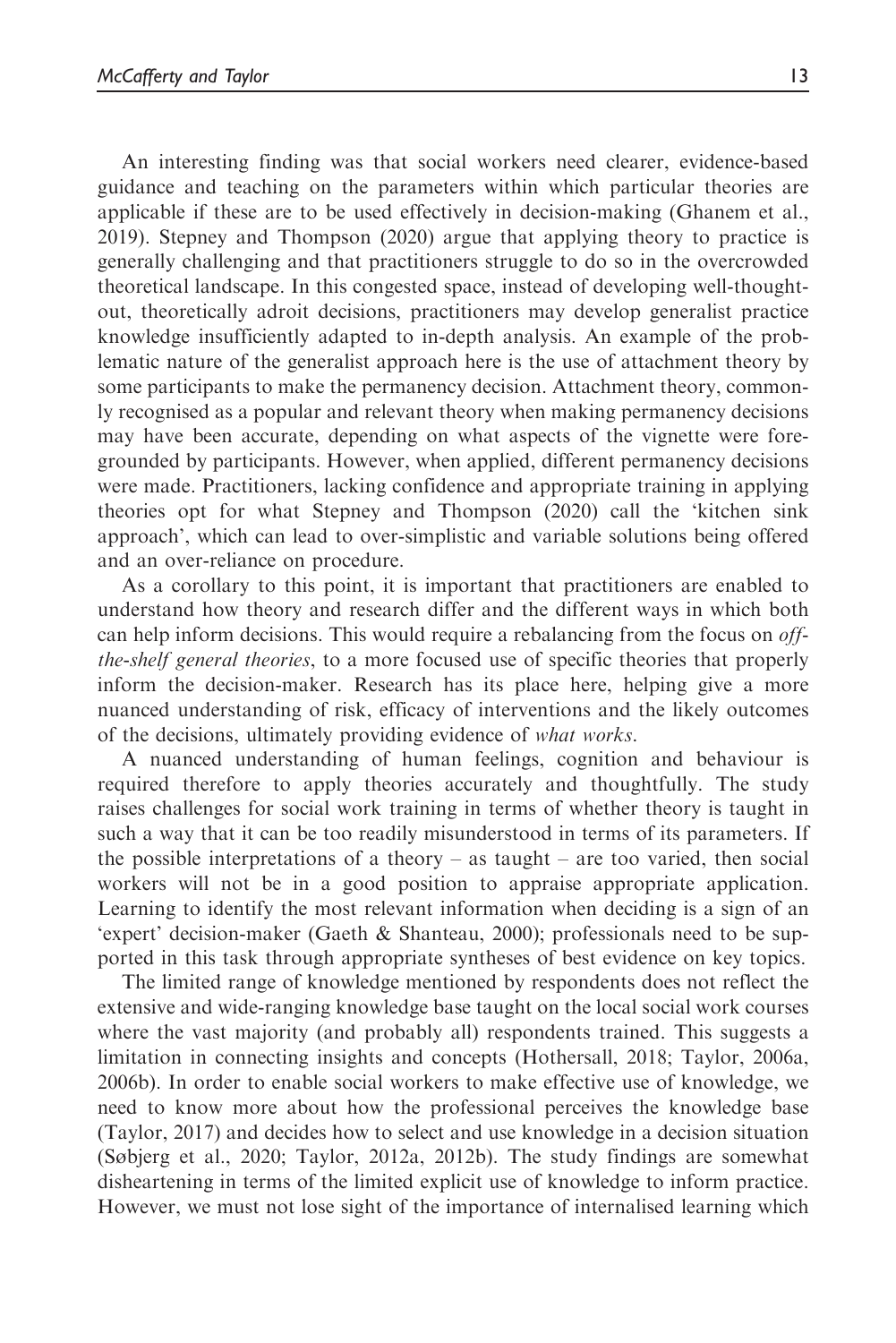can no longer be articulated so easily (Bago  $\&$  De Neys, 2019; Ghanem et al., 2018).

## Training and learning

Participants felt that they were making multiple decisions each day but doing so without explicit training in either the practice or theory of how to make effective evidence-based decisions. Participants wanted to be more knowledgeable, and to make decisions based on a fuller range of knowledge sources. These social workers, all graduates and professionally qualified in social work, wanted further training. It may be that the realities of the work, and the demands of the job in which they are now employed, highlighted more clearly what training topics were required. Post-qualifying training relevant to the realities of the workplace is required (Taylor et al., 2010), informed by our growing knowledge of the transition from student to newly qualified worker (Leonard & O'Connor, 2018; Taylor, 2020b).

For study participants, there was a perceivable fatalistic disposition, manifested in the sentiment, that as a worker you were just expected to 'keep your head down and just get on with the job'. Also, participants felt a sense of being 'thrown in at the deep end', and expected to 'just get on with things'. This left little room, appetite or expectation that they would, should or were entitled to be involved in continuing professional development activities. This fatalistic attitude, operating as it did at the more tacit organisational and personal level, possibly resulted in a more ambivalent attitude towards evidence-based practice that inhibited or prevented participants from actively seeking out learning opportunities that would have enhanced their knowledge. Lunt et al. (2012) recognised that management and organisational support are crucial elements in the development of a knowledgeable workforce, arguing that it is critical that strategies are in place to support this, otherwise learning can be undermined and the workforce's knowledge stagnate. It is possible that the training was on offer, but that participants had not accessed it due to their own orientation towards use of evidence (Wilkinson et al., 2012).

## Organisational issues

The complexity of the work and high caseloads was cited as barriers to knowledge acquisition and utilisation. Participants felt as though they were 'jumping from one case to another'. In this pressurised environment, practitioners have little time to pause and read research, or to investigate the micro-level problems of each child or family and possible avenues for intervention and change (Ferguson, 2016). Due to the restricted time available to them to research the individual nuances of discrete cases, participants felt their decision-making capabilities diminished somewhat and that they tended to take a more generalist approach to cases (Ravalier & Boichat, 2018). As in other fields, reality in practice seems to part ways with current theoretical understandings (Hill et al., 2015).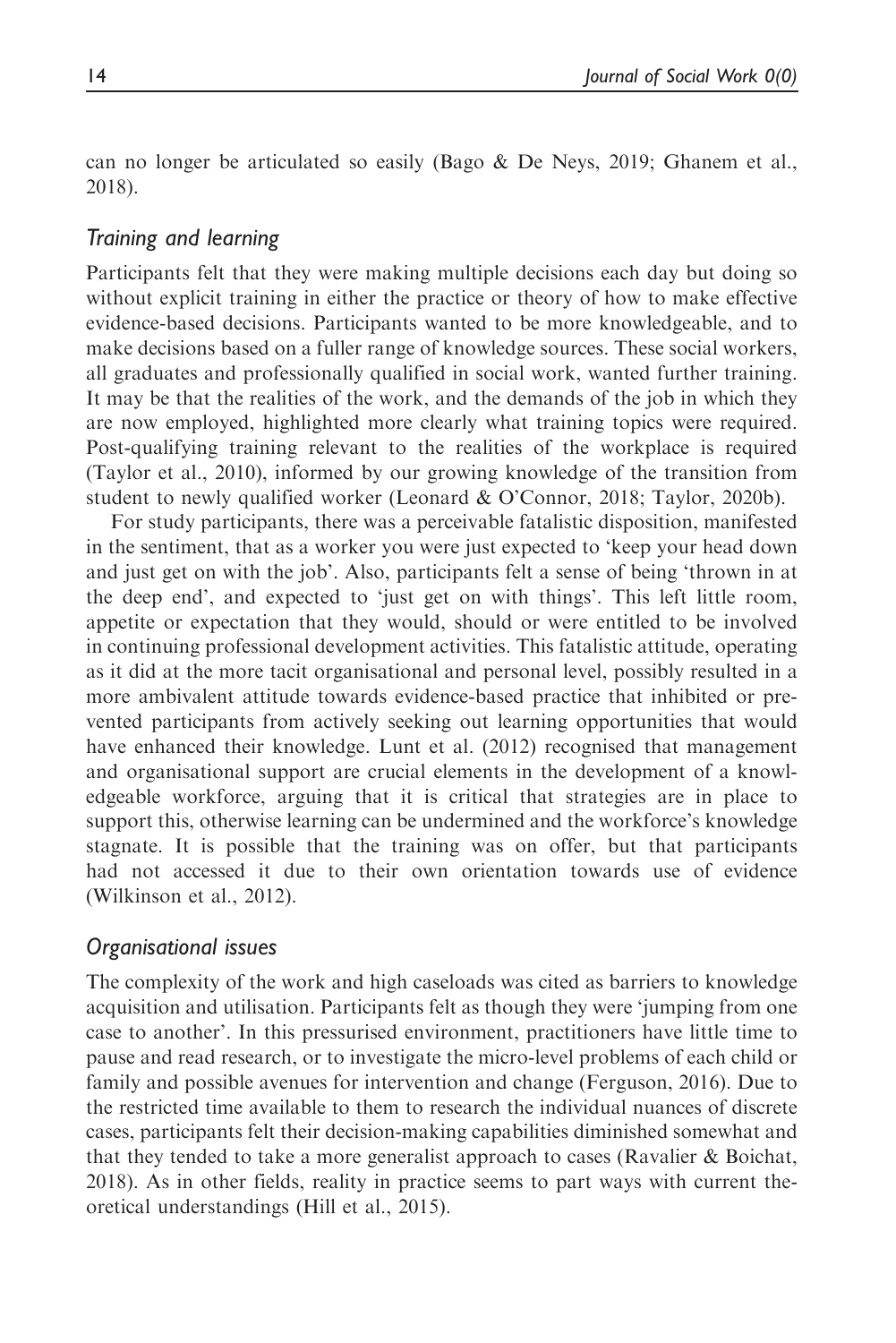Platt (2006a) recognises this barrier to sound decisions, arguing that resources, funding, organisational support, access to appropriate training and encouragement are required before social workers can be expected to work in an evidence-based manner. Despite working in an environment where there are strategic drivers, albeit fairly recent, towards evidence-based practice (Department of Health for Northern Ireland, 2019; Department of Health, Social Services and Public Safety, 2011; Health and Social Care Board, 2015), respondents in this study still struggled with the lack of organisational support. Employers need to recognise and respond to their responsibilities in terms of creating an evidence-based culture, where continuing professional development is part of the organisational ethos. Employers also need mechanisms in place to ensure that practitioners and employers take on their respective responsibilities in relation to getting evidence into practice (Taylor et al., 2017). To support employers in taking on such responsibilities, the profession needs stronger professional regulatory bodies (with some statutory authority) that can require social workers to undertake some appropriate minimum number of days per year of continuing professional development in order to be licensed to continue practising (e.g. Northern Ireland Social Care Council, 2017), with some influence over employers to shepherd them to support employees in this.

Crucially, what is required is greater clarity about pathways from knowledge to implementation (Hammond et al., 2000; Palinkas & Soydan, 2011), beyond simply completing research reviews (Mc Elhinney et al., 2019) and providing training courses. For busy professionals, one channel worthy of greater exploration is the embedding of knowledge within assessment tools (Taylor, 2012b). In this digital age, we need to investigate further the potential of information technology to bring knowledge to the workplace in readily accessible forms (Taylor, 2006a). Approaches to the integration of knowledge into decision support systems also need to be explored and developed (Geissbuhler & Miller, 2000).

# Conclusion

The findings of this Northern Irish study provide some evidence of key barriers to the use of knowledge in social work practice in child welfare. The three themes – use of theory; learning and teaching; and organisational issues – highlight key areas for attention by the profession.

• There are encouraging developments regarding our understanding of aspects of decision-making and risk in social work (McCafferty & Taylor, 2020; Taylor & Whittaker, 2019; Taylor et al., 2017; Whittaker & Taylor, 2018), although we are far from a consolidated field of knowledge at the present time. However, the integration of theoretical understandings with each other and into a framework for making decisions is yet to be developed. A particular challenge is to create an integrated knowledge base to support social workers in particularly challenging situations such as court hearings.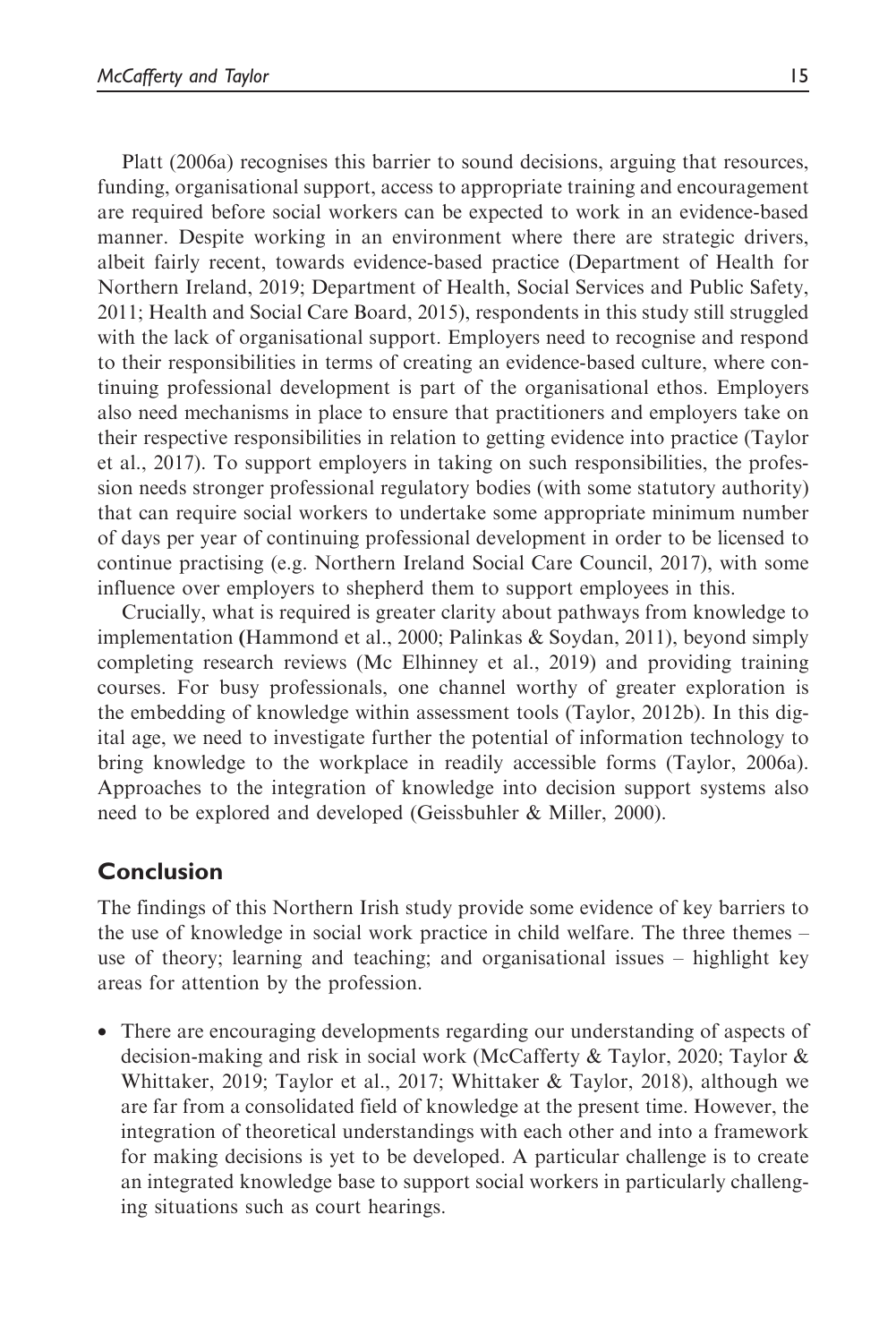- The need for post-qualifying education and training, as articulated by respondents, is growing slowly but requires greater employer engagement if there is to be real progress. Perhaps greater clarity about the connection between training and standards of practice would provide support for substantial development.
- A model of critical thinking needs to be embedded into the professional supervision of social workers, with the obvious intention of helping social workers make more critically informed, knowledge-based decisions. One option is to use within supervision materials such as Osmo and Landau's (2001) model of 'explicit argumentation,' based on Toulmin (1958) and the Toulmin et al. (1984) structure for making arguments.
- Additionally, practitioners should make greater use of reflective tools such as reflective diaries, process records and critical incident analyses, which Cree and MacAulay (2000) have already found help practitioners move from practice to identifying underpinning knowledge, skills and values. This would hopefully lead practitioners becoming more evidence based in their thinking and practice, which Hood (2016) sees as a critical component of competent practice.
- There is a time factor associated with these developments to improve decisionmaking which needs to be integrated as an intrinsic part of the social worker's week, giving them the emotional and intellectual space to think and reflect.
- What Ceatha (2018) calls Communities of Practice (CoP) should also be established within social work organisations. CoP involve practitioners coming together to share learning, thus maximising learning in a peer environment and making best use of organisational resources and time.
- Organisational dimensions are a continuing challenge in terms of workloads. However, with the expansion of digital technology, the variety of ways to bring knowledge into practice is also expanding. As a profession – including those social workers in management, training and regulation as well as in practice – we need to engage with the new opportunities so that we can best serve clients, families and society.

## Limitations of the study

The sample size was relatively small  $(N = 17)$ , although sufficient to give confidence regarding the three themes which are the focus of this paper. The geographic location was limited to one of the five Health and Social Care Trust areas in Northern Ireland. However, social workers in other Trusts will have undertaken the same qualifying training, and general features are similar across the UK.

## Acknowledgements

This study formed part of the first author's Doctorate in Childhood Studies at Queen's University Belfast, Northern Ireland. The support of the respondents, as well as Dr Joe Duffy and Dr Davy Hayes (doctoral supervisors) and Karen O'Brien (manager), is gratefully acknowledged.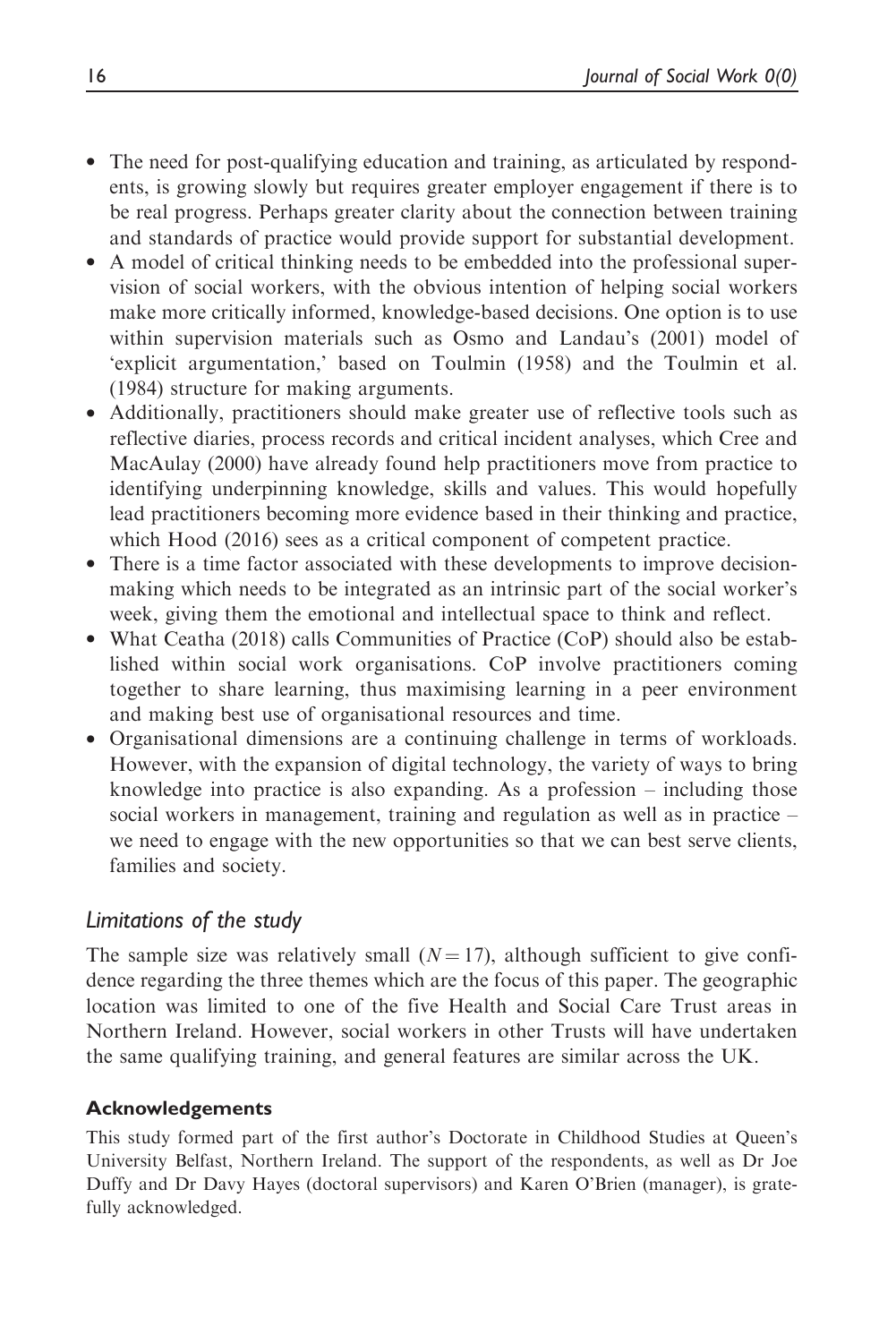#### **Ethics**

Ethical approval was granted by the Office of Research Ethics for health and social care in Northern Ireland.

#### Funding

Part funded by the Western Health and Social Care Trust.

## ORCID iD

Paul McCafferty D <https://orcid.org/0000-0003-4324-995X>

#### **References**

- Alvesson, M., & Sköldberg, K. (2018). Reflexive methodology: New vistas for qualitative research (3rd ed.). Sage.
- Bago, B., & De Neys, W. (2019). The smart system 1: Evidence for the intuitive nature of correct responding on the bat-and-ball problem. Thinking and Reasoning, 25(3), 257–299. <https://doi.org/10.1080/13546783.2018.1507949>
- Bargh, J. A., & Ferguson, M. J. (2000). Beyond behaviourism: On the automaticity of higher mental processes. Psychological Bulletin, 126(6), 925–945. [https://doi.org/10.1037/0033-](https://doi.org/10.1037/0033-2909.126.6.925) [2909.126.6.925](https://doi.org/10.1037/0033-2909.126.6.925)
- Barlow, J., Fisher, J., & Jones, D. (2012). Systematic review of models of analysing significant harm. [https://www.gov.uk/](https://www.gov.uk/&/systematic-review-of-models-of-analysing-significant-harm)...[/systematic-review-of-models-of-analysing-signif](https://www.gov.uk/&/systematic-review-of-models-of-analysing-significant-harm) [icant-harm](https://www.gov.uk/&/systematic-review-of-models-of-analysing-significant-harm)
- Bartoli, L., & Dolan, M. (2014). Decision making in social work with families and children: Developing decision-aids compatible with cognition. The British Journal of Social Work, 45(7), 2142–2160.<https://doi.org/10.1093/bjsw/bcu087>
- Baumann, D. J., Dalgleish, L., Fluke, J., & Kern, H. (2011). The decision-making ecology. American Humane Association. [https://www.researchgate.net/profile/John\\_Fluke/publi](https://www.researchgate.net/profile/John_Fluke/publication/240245616_The_Decision-Making_Ecology/links/0deec51c4af8feb30e000000.pdf) [cation/240245616\\_The\\_Decision-Making\\_Ecology/links/0deec51c4af8feb30e000000.pdf](https://www.researchgate.net/profile/John_Fluke/publication/240245616_The_Decision-Making_Ecology/links/0deec51c4af8feb30e000000.pdf)
- Baumann, D. J., Fluke, J. D., Dalgleish, L., & Kern, H. (2014). The decision-making ecology. In A. Shlonsky & R. Benbenishty (Eds), From evidence to outcomes in child welfare: An international reader (pp. 24–40). Oxford University Press. [https://doi.org/10.1093/](https://doi.org/10.1093/acprof:oso/9780199973729.003.0002) [acprof:oso/9780199973729.003.0002](https://doi.org/10.1093/acprof:oso/9780199973729.003.0002)
- Bazeley, P. (2013). Qualitative data analysis: Practical strategies. Sage.
- Beddoe, L. (2011). Investing in the future: Social workers talk about research. British Journal of Social Work, 41(3), 557–575.<https://doi.org/10.1093/bjsw/bcq138>
- Ben Malek, H., Berna, F., & D'Argembeau, A. (2017). Reconstructing the times of past and future personal events. Memory, 25(10), 1402–1411. [https://doi.org/10.1080/09658211.](https://doi.org/10.1080/09658211.2017.1310251) [2017.1310251](https://doi.org/10.1080/09658211.2017.1310251)
- Benbenishty, R., Davidson-Arad, B., López, M., Devaney, J., Spratt, T., Koopmans, C., & Hayes, D. (2015). Decision making in child protection: An international comparative study on maltreatment substantiation, risk assessment and interventions recommendations, and the role of professionals' child welfare attitudes. Child Abuse and Neglect, 49, 63–75.<https://doi.org/10.1016/j.chiabu.2015.03.015>
- Bolin, B. L., Lee, K. H., GlenMaye, L. F., & Yoon, D. P. (2012). Impact of research orientation on attitudes toward research of social work students. Journal of Social Work Education, 48(2), 223–243.<https://doi.org/10.5175/JSWE.2012.200900120>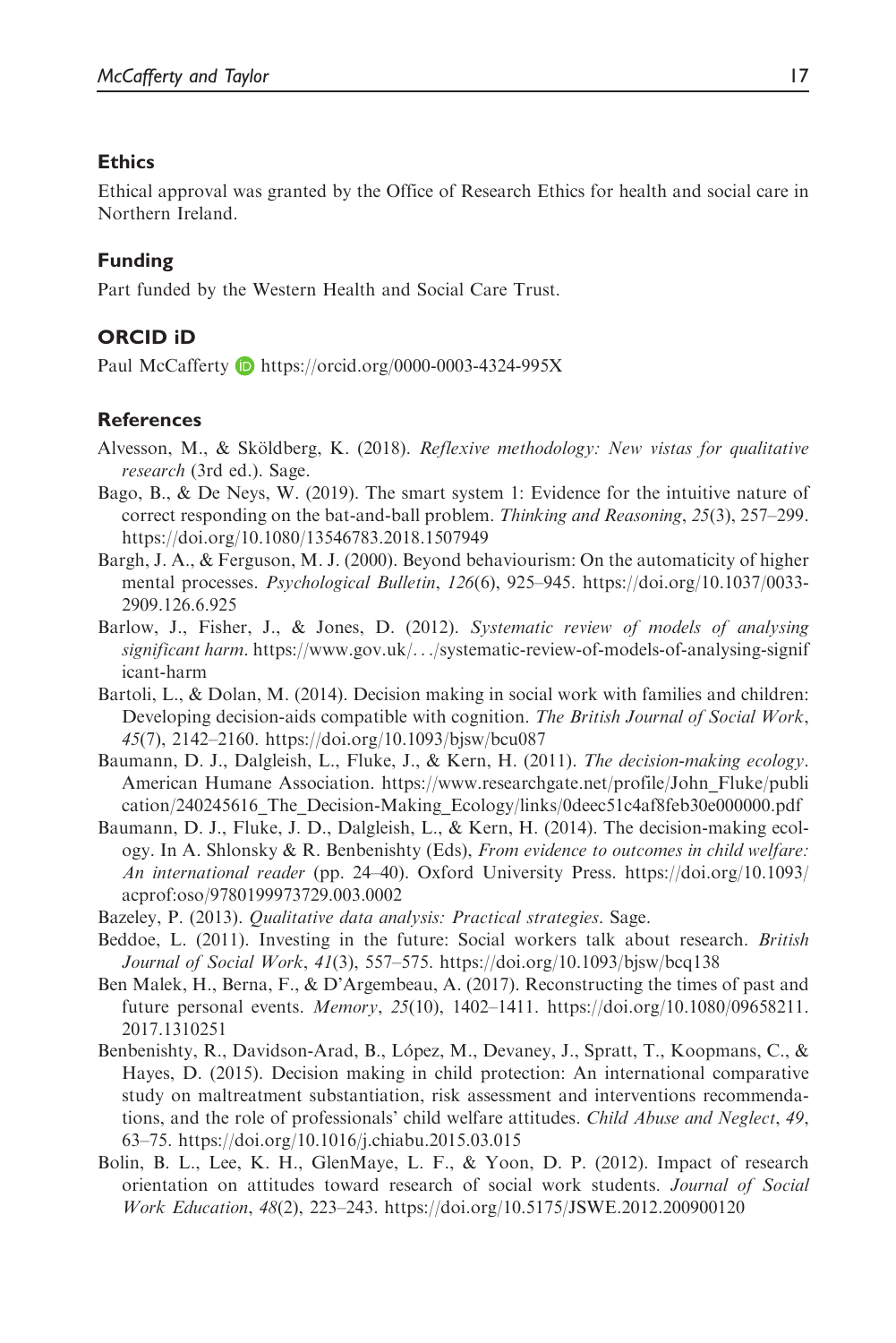- Brandon, M., Bailey, S., Belderson, P., Gardner, R., Sidebotham, P., Dodsworth, J., Warren, C., & Black, J. (2009). Understanding serious case reviews and their impact: A biennial analysis of serious case reviews 2005-2007. Department for Education. [https://](https://assets.publishing.service.gov.uk/government/uploads/system/uploads/attachment_data/file/192887/DFE-RB040.pdf) [assets.publishing.service.gov.uk/government/uploads/system/uploads/attachment\\_data/](https://assets.publishing.service.gov.uk/government/uploads/system/uploads/attachment_data/file/192887/DFE-RB040.pdf) [file/192887/DFE-RB040.pdf](https://assets.publishing.service.gov.uk/government/uploads/system/uploads/attachment_data/file/192887/DFE-RB040.pdf)
- Breuker, J. A., & Wielinga, B. J. (1987). Use of models in the interpretation of verbal data. In A. L. Kidd (Ed.), *Knowledge acquisition for expert systems: A practical handbook* (pp) 17–44). Plenum Press.
- Brighton, H., & Gigerenzer, G. (2012). Homo heuristicus and the bias-variance dilemma. In J. Schulkin (Ed.), Action, perception and the brain: Adaptation and cephalic expression (pp. 68–91). Palgrave Macmillan.
- Ceatha, N. (2018). Using 'Communities of Practice' to deliver continuous professional development for social workers in Ireland.<https://www.researchgate.net/publication/330181556>
- Cree, V., & Macaulay, C. (Eds) (2000). Transfer of learning in professional and vocational education. Routledge.
- Croisdale-Appleby, D. (2014). Re-visioning social work education. Department of Health. <https://www.gov.uk/government/publications/social-work-education-review>
- Davidson-Arad, B., & Benbenishty, R. (2008). The role of workers' attitudes and parent and child wishes in child protection workers' assessments and recommendation regarding removal and reunification. Children and Youth Services Review, 30(1), 107–121. [https://](https://doi.org/10.1016/j.childyouth.2007.07.003) [doi.org/10.1016/j.childyouth.2007.07.003](https://doi.org/10.1016/j.childyouth.2007.07.003)
- Davidson-Arad, B., Benbenishty, R., Chen, W., Glasser, S., Zur, S., & Lerner-Geva, L. (2010). Distinguishing neglect from abuse and accident: Analysis of the case files of a hospital child protection team in Israel. Health and Social Care in the Community, 18(6), 614–623.<https://doi.org/10.1111/j.1365-2524.2010.00934.x>
- Department for Education. (2015a). Post-qualifying standard: Knowledge and skills statement for child and family practitioners. [https://assets.publishing.service.gov.uk/govern](https://assets.publishing.service.gov.uk/government/uploads/system/uploads/attachment_data/file/708704/Postqualifying_standardKSS_for_child_and_family_practitioners.pdf) [ment/uploads/system/uploads/attachment\\_data/file/708704/Postqualifying\\_](https://assets.publishing.service.gov.uk/government/uploads/system/uploads/attachment_data/file/708704/Postqualifying_standardKSS_for_child_and_family_practitioners.pdf) standardKSS for child and family practitioners.pdf
- Department for Education. (2015b). Working together to safeguard children. [https://www.](https://www.gov.uk/government/publications/working-together-to-safeguard-children) [gov.uk/government/publications/working-together-to-safeguard-children](https://www.gov.uk/government/publications/working-together-to-safeguard-children)–2
- Department of Health for Northern Ireland. (2019). A learning and development strategy for social workers and social care workers 2019–2027. [https://www.health-ni.gov.uk/articles/](https://www.health-ni.gov.uk/articles/social-work-strategy) [social-work-strategy](https://www.health-ni.gov.uk/articles/social-work-strategy)
- Department of Health, Social Services and Public Safety. (2011). A ten-year strategy for social work in Northern Ireland.<https://www.dhsspsni.gov.uk/social-work-strategy>
- Earle, T. C. (2004). Thinking aloud about trust: A protocol analysis of trust in risk management. *Risk Analysis*, 24(1), 169–183. [https://doi.org/10.1111/j.0272-4332.](https://doi.org/10.1111/j.0272-4332.2004.00420.x) [2004.00420.x](https://doi.org/10.1111/j.0272-4332.2004.00420.x)
- Eiser, J. R. (2001). Attitudes, decisions and perceptions of risk: A social psychological analysis. Research in Social Problems and Public Policy, 9, 109–135. [https://doi.org/10.](https://doi.org/10.1016/S0196-1152(01)80026-0) [1016/S0196-1152\(01\)80026-0](https://doi.org/10.1016/S0196-1152(01)80026-0)
- Ferguson, H. (2016). What social workers do in performing child protection work: Evidence from research into face-to-face practice. Child and Family Social Work, 21(3), 283–294. <https://doi.org/10.1111/cfs.12142>
- Flick, U. (2015). Introducing research methodology: A beginner's guide to doing a research project (2nd ed.). Sage.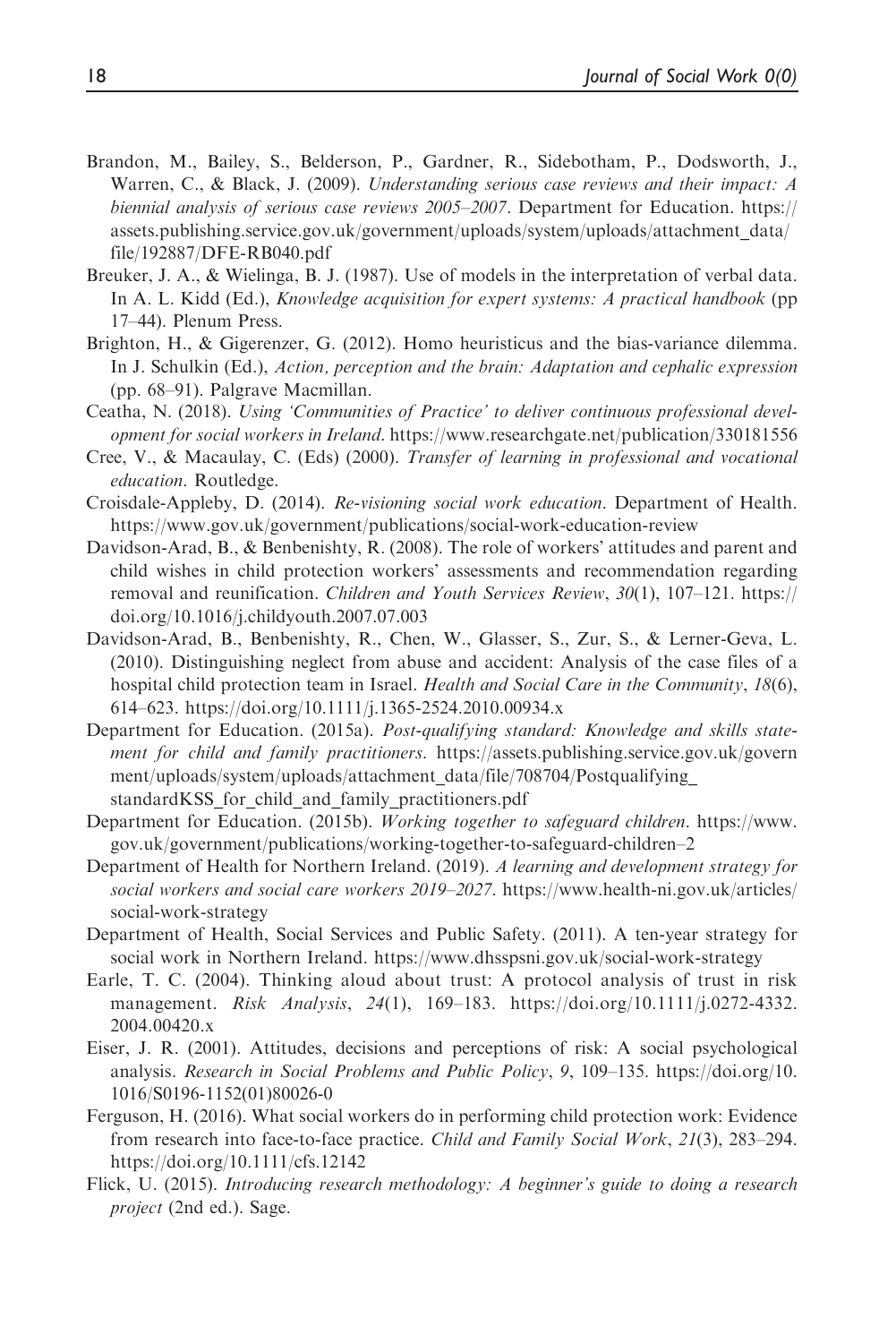- Fusch, I., & Ness, L. (2015). Are we there yet? Data saturation in qualitative research. The Qualitative Report, 20(9),1408–1416.
- Gaeth, G. J., & Shanteau, J. (2000). Reducing the influence of irrelevant information on experienced decision makers. In T. Connolly, H. R. Arkes, & K. R. Hammond (Eds), Judgement and decision making: An interdisciplinary reader (2nd ed., pp. 304–324). Cambridge University Press.
- Geissbuhler, A., & Miller, R. A. (2000). Computer-assisted clinical decision support. In G. B. Chapman & F. A. Sonnenberg (Eds), Decision making in health care: Theory, psychology and applications (pp. 362–385). Cambridge University Press.
- Ghanem, C., Kollar, I., Fischer, F., Lawson, T. R., & Pankofer, S. (2018). How do social work novices and experts solve professional problems? A micro-analysis of epistemic activities and the use of evidence. European Journal of Social Work,  $2I(1)$ ,  $3-19$ . <https://doi.org/10.1080/13691457.2016.1255931>
- Ghanem, C., Kollar, I., Pankofer, S., Eckl, M., & Fischer, F. (2019). Does probation officers' reasoning change in the light of scientific evidence? Analyzing the quality of evidence utilisation in social work. Journal of Evidence-Based Social Work, 16(4), 423–441.<https://doi.org/10.1080/26408066.2019.1618774>
- Guest, G., Bunce, A., & Johnson, L. (2006). How many interviews are enough? An experiment with data saturation and variability. Field Methods, 18(1), 59–82. [https://doi.org/](https://doi.org/10.1177%2F1525822X05279903) [10.1177%2F1525822X05279903](https://doi.org/10.1177%2F1525822X05279903)
- Guest, G., MacQueen, K. M., & Namey, E. E. (2012). Applied thematic analysis. Sage. <https://doi.org/10.4135/9781483384436>
- Güss, C. D. (2018). What is going through your mind? Thinking aloud as a method in crosscultural psychology. Frontiers in Psychology, 9, 1292–1302. [https://doi.org/10.3389/](https://doi.org/10.3389/fpsyg.2018.01292) [fpsyg.2018.01292](https://doi.org/10.3389/fpsyg.2018.01292)
- Hammond, K. R., Harvey, L. O. Jr, & Hastie, R. (2000). Making better use of scientific knowledge: Separating truth from justice. In T. Connolly, H. R. Arkes, & K. R. Hammond (Eds), Judgement and decision making: An interdisciplinary reader (2nd ed., pp 131–144). Cambridge University Press.
- Health and Social Care Board. (2015). Social work research and continuous improvement strategy 2015–2020. [http://www.hscboard.hscni.net/our-work/social-care-and-children/](http://www.hscboard.hscni.net/our-work/social-care-and-children/swresearch/) [swresearch/](http://www.hscboard.hscni.net/our-work/social-care-and-children/swresearch/)
- Hood, R. (2016). How professionals talk about complex cases: A critical discourse analysis. Child and Family Social Work, 21(2), 125–135.<https://doi.org/10.1111/cfs.12122>
- Hothersall, S. J. (2018). Epistemology and social work: Enhancing the integration of theory, practice and research through philosophical pragmatism. European Journal of Social Work, 25(2), 1–11.<https://doi.org/10.1080/13691457.2018.1499613>
- Jääskeläinen, R. (2010). Think-aloud protocol. In Y. Gambier & L. Van Doorslaer (Eds), Handbook of translation studies (Vol.1, pp. 371–373). John Benjamins Publishing. [https://](https://doi.org/10.1075/hts.1.thi1) [doi.org/10.1075/hts.1.thi1](https://doi.org/10.1075/hts.1.thi1)
- Jungk, A., Thull, B., Hoeft, A., & Rau, G., (2000). Evaluation of two new ecological interface approaches for the anesthesia workplace. Journal of Clinical Monitoring and Computing, 16, 243–258.<https://doi.org/10.1023/A:1011462726040>
- Karvinen-Niinikoski, S. (2005). Research orientation and expertise in social work education research orientation and expertise – New challenges for social work education. *European* Journal of Social Work, 8(3), 259–271.<https://doi.org/10.1080/13691450500210756>
- Kumar, V. (2017). The think aloud method: Some concerns addressed. Journal of Modern Languages, 15(1), 13–25.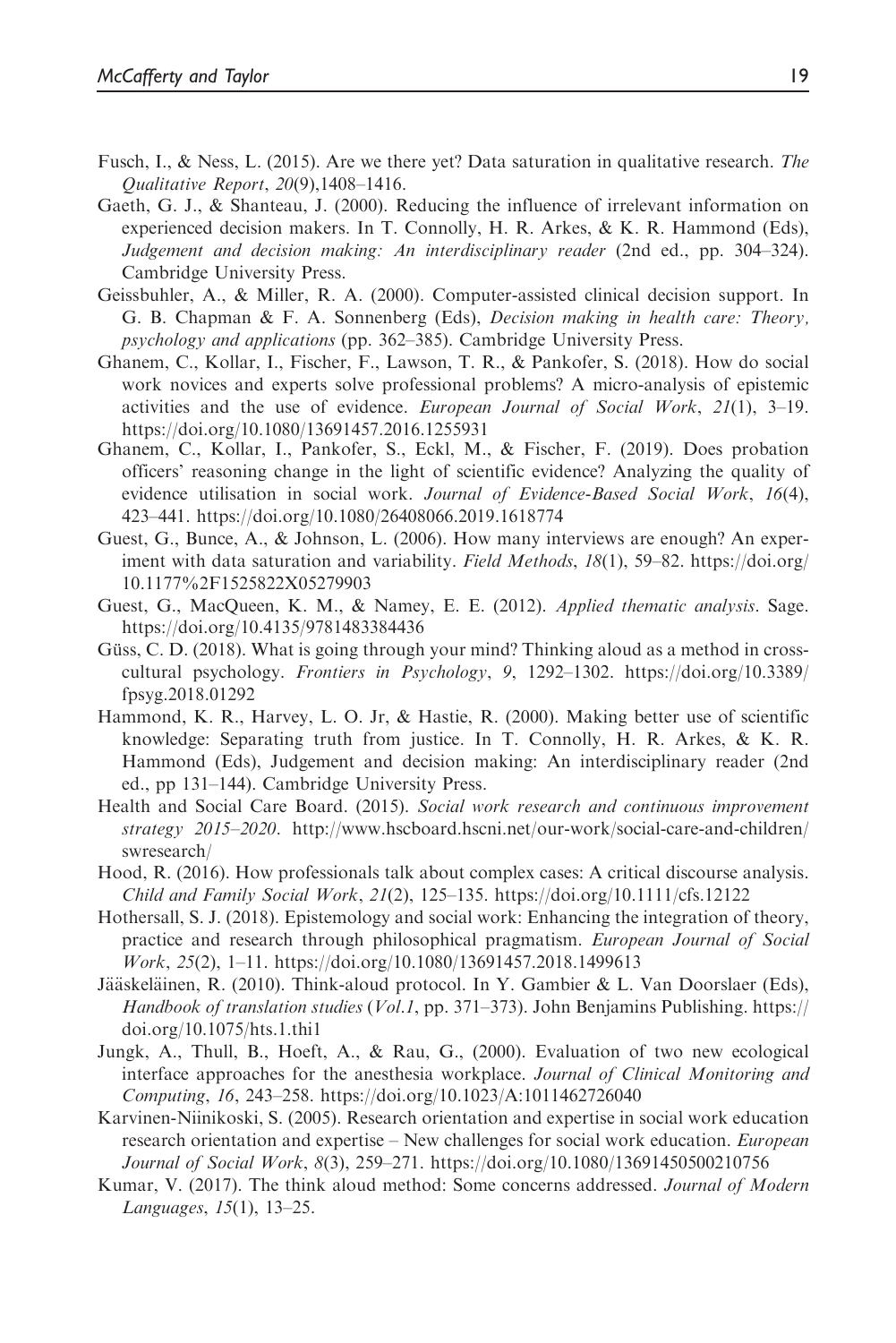- Leonard, K., & O'Connor, L. (2018). Transitioning from 'outside observer' to 'inside player' in social work: Practitioner and student perspectives on developing expertise in decisionmaking. Journal of Social Work Practice,  $32(2)$ ,  $205-218$ . [https://doi.org/1080/](https://doi.org/1080/02650533.2018.1438998) [02650533.2018.1438998](https://doi.org/1080/02650533.2018.1438998)
- Lunt, M. F., Ramian, K., Shaw, I., Fouche, C., & Mitchell, F. (2012). Networking practitioner research: Synthesising the state of the 'art'. European Journal of Social Work, 15(2), 1–19.<https://doi.org/10.1080/13691457.2010.513964>
- Mc Elhinney, H., Taylor, B. J., & Sinclair, M. (2019). Decision making by health and social care professionals to protect an unborn baby: Systematic narrative review. Child Care in Practice.<https://doi.org/10.1080/13575279.2019.1612733>
- McCafferty, P. (2020). "Do I read it? No." Knowledge utilisation in child welfare decisions. Child Care in Practice.<https://doi.org/10.1080/13575279.2020.1765149>
- McCafferty, P., & Taylor, B. J. (2020). Editorial: Risk, decision making and assessment in child welfare. Child Care in Practice, 26(2), 107–110. [https://doi.org/10.1080/13575279.](https://doi.org/10.1080/13575279.2019.1703369) [2019.1703369](https://doi.org/10.1080/13575279.2019.1703369)
- McDermott, F., Henderson, A., & Quayle, C. (2017). Health social workers sources of knowledge for decision making in practice. Social Work in Health Care, 56(9), 794–808.<https://doi.org/10.1080/00981389.2017.1340391>
- Munro, E. (2005). A systems approach to investigating child abuse deaths. *British Journal of* Social Work, 35(4), 531–546.<https://doi.org/10.1093/bjsw/bch194>
- Munro, E. (2008). *Effective child protection* (2nd ed.). Sage.
- Narey, M. (2014). Making the education of social workers consistently effective. Department for Education. [https://www.gov.uk/government/publications/making-the-education-of](https://www.gov.uk/government/publications/making-the-education-of-social-workers-consistently-effective)[social-workers-consistently-effective](https://www.gov.uk/government/publications/making-the-education-of-social-workers-consistently-effective)
- Northern Ireland Social Care Council. (2017). General guidance for social work registrants Post Registration Training and Learning (PRTL). <https://niscc.info/prtl/>
- O'Reilly, M., & Parker, N. (2012). 'Unsatisfactory Saturation': A critical exploration of the notion of saturated sample sizes in qualitative research. Qualitative Research, 13(2), 190–197.<https://doi.org/10.1177%2F1468794112446106>
- Osmo, R., & Landau, R. (2001). The need for explicit argumentation in ethical decisionmaking in social work. Social Work Education, 20(4), 483–492. [https://doi.org/10.1080/](https://doi.org/10.1080/02615470120064723) [02615470120064723](https://doi.org/10.1080/02615470120064723)
- O'Sullivan, T. (2011). Decision making in social work (2nd ed.). Palgrave Macmillan.
- Palinkas, L. A., & Soydan, H. (2011). Translation and implementation of evidence based practice. Oxford University Press.
- Patel, V. L., Arocha, J. F., Diermeier, M., How, J., & Mottur-Pilson, C. (2001). Cognitive psychological studies of representation and use of clinical practice guidelines. International Journal of Medical Informatics, 63(3), 147–167. [https://doi.org/10.1016/](https://doi.org/10.1016/S1386-5056(01)00165-4) [S1386-5056\(01\)00165-4](https://doi.org/10.1016/S1386-5056(01)00165-4)
- Pawson, R. (2003a). Social care knowledge: Seeing the wood for the trees. Published as ESRC UK Centre for Evidence-Based Policy and Practice Working Paper 12. [http://www.evi](http://www.evidencenetwork.org) [dencenetwork.org](http://www.evidencenetwork.org)
- Pawson, R. (2003b). Social care knowledge: SCIE like typologies. Published as ESRC UK Centre for Evidence-Based Policy and Practice Working Paper 13. [http://www.evidence](http://www.evidencenetwork.org) [network.org](http://www.evidencenetwork.org)
- Platt, D. (2006a). Investigation or initial assessment of child concerns? The impact of the refocusing initiative on social work practice. British Journal of Social Work, 36(2), 267–281.<https://doi.org/10.1093/bjsw/bch255>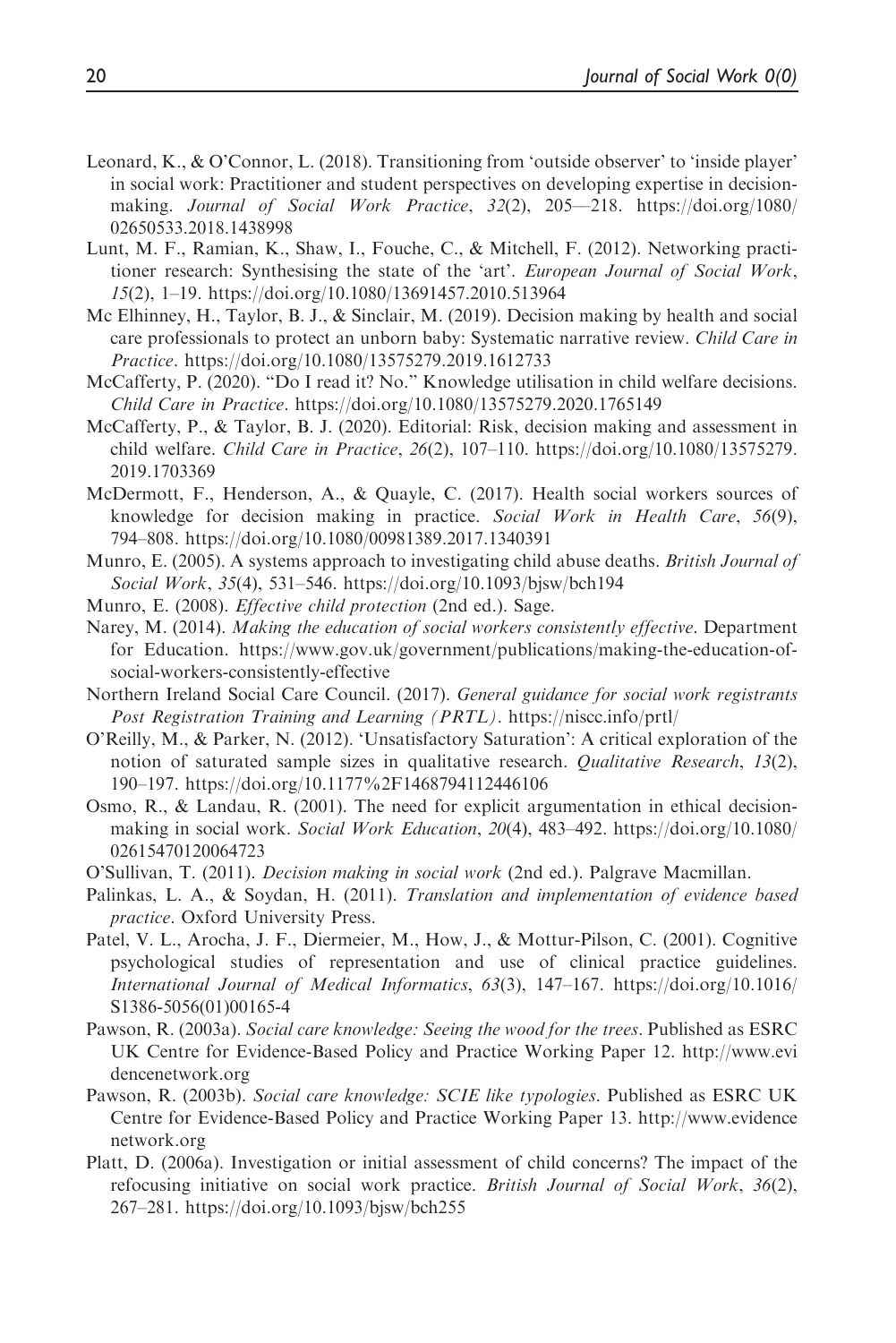- Platt, D. (2006b). Threshold decisions: How social workers prioritise referrals of child concern. Child Abuse Review, 15(1), 4–18.<https://doi.org/10.1002/car.929>
- Ravalier, J., & Boichat, C. (2018). UK social workers: Working conditions and wellbeing. Bath Spa University. [https://www.basw.co.uk/resources/uk-social-workers-working-con](https://www.basw.co.uk/resources/uk-social-workers-working-conditions-and-wellbeing-august-2018) [ditions-and-wellbeing-august-2018](https://www.basw.co.uk/resources/uk-social-workers-working-conditions-and-wellbeing-august-2018)
- Reder, P., & Duncan, S. (2004). Making the most of the Victoria Climbie Inquiry Report. Child Abuse Review, 13(2), 95–114.<https://doi.org/10.1002/car.834>
- Rubin, A., & Babbie, E. (2016). Research methods for social work. Empowerment Series (9th ed.). Cengage Learning.
- Schooler, L., & Hertwig, R. (2005). How forgetting aids heuristic inference. *Psychological* Review, 112(3), 610–28.<https://doi.org/10.1037/0033-295X.112.3.6.610>
- Sheldon, B., & Macdonald, G. (2010). A textbook of social work. Routledge.
- Shlonsky, A., & Wagner, D. (2005). The next step: Integrating actuarial risk assessment and clinical judgment into and evidence-based practice framework in CPS case management. Children and Youth Services Review, 27(4), 409–427. [https://doi.org/10.1016/j.childyouth.](https://doi.org/10.1016/j.childyouth.2004.11.007) [2004.11.007](https://doi.org/10.1016/j.childyouth.2004.11.007)
- Simon, H. A. (1956). Rational choice and the structure of environments. Psychological Review, 63(2), 129–38.<https://doi.org/10.1037/h0042769>
- Søbjerg, L. M., Taylor, B. J., Przeperski, J., Horvat, S., Nouman, H., & Harvey, D. (2020). Using risk-factor statistics in decision making: Prospects and challenges. European Journal of Social Work.<https://doi.org/10.1080/13691457.2020.1772728>
- Stepney, P., & Thompson, N. (2020). Isn't it time to start "theorising practice" rather than trying to "apply theory to practice"? Reconsidering our approach to the relationship between theory and practice. Practice.<https://doi.org/10.1080/09503153.2020.1773420>
- Taylor, B. J. (1999). Developing partnership between professions in implementing new children's legislation in Northern Ireland. Journal of Inter-Professional Care, 13(3), 249–259.<https://doi.org/10.3109/13561829909010368>
- Taylor, B. J. (2006a). Factorial surveys: Using vignettes to study professional judgement. British Journal of Social Work,  $36(7)$ , 1187–1207.<https://doi.org/10.1093/bjsw/bch345>
- Taylor, B. J. (2006b). Risk management paradigms in health and social services for professional decision making on the long-term care of older people. *British Journal of Social* Work, 36(8), 1411–1429.<https://doi.org/10.1093/bjsw/bch406>
- Taylor, B. J. (2012a). Developing an integrated assessment tool for the health and social care of older people. British Journal of Social Work, 42(7), 1293–1314. [https://doi.org/10.](https://doi.org/10.1093/bjsw/bcr133) [1093/bjsw/bcr133](https://doi.org/10.1093/bjsw/bcr133)
- Taylor, B. J. (2012b). Models for professional judgement in social work. European Journal of Social Work, 15(4), 546–562.<https://doi.org/10.1080/13691457.2012.702310>
- Taylor, B. J. (2017). Heuristics in professional judgement: A psycho-social rationality model. British Journal of Social Work, 47(4), 1043–1060. [https://doi.org/10.1093/bjsw/](https://doi.org/10.1093/bjsw/bcw084) [bcw084](https://doi.org/10.1093/bjsw/bcw084)
- Taylor, B. J. (2020a). Risk-managing decision-making: A psycho-social rationality model. British Journal of Social Work, 00, 1-20.<https://doi.org/10.1093/bjsw/bcaa094>
- Taylor, B. J. (2020b). Learning decision making in child welfare and protection social work. In J. Fluke, M. López, R. Benbenishty, E. J. Knorth, & D. J. Baumann (Eds), *Decision* making and judgement in child welfare and protection: Theory, research and practice (pp. 281–291). Oxford University Press.
- Taylor, B. J. (2020c). Using research in social work. In J. Parker (Ed.) Introducing social work (pp. 160–171). Sage.